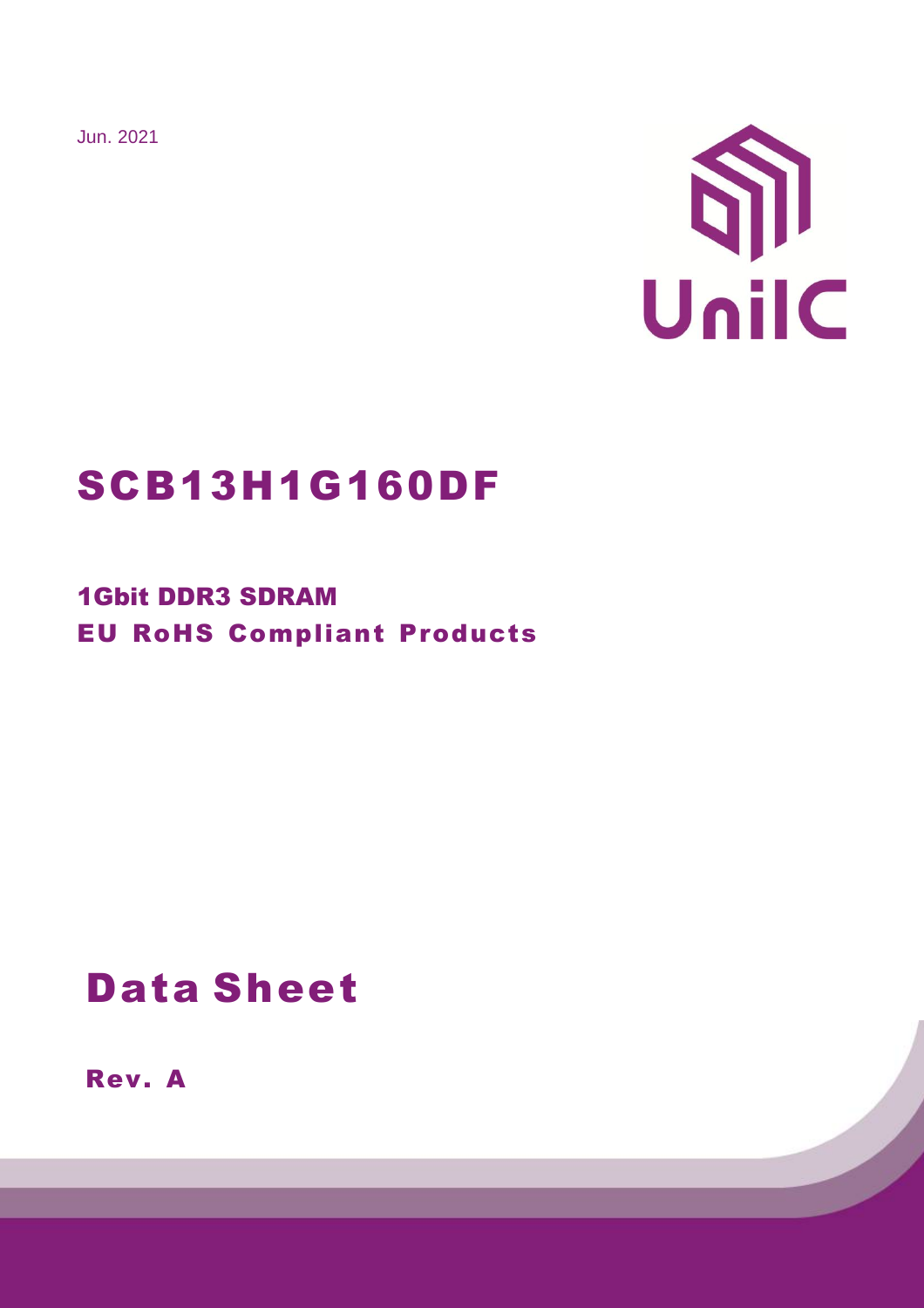

| <b>Revision History</b> |                 |                                                     |  |  |
|-------------------------|-----------------|-----------------------------------------------------|--|--|
| <b>Date</b>             | <b>Revision</b> | <b>Subjects (major changes since last revision)</b> |  |  |
| 2021-06-28              | A               | <b>Initial Release</b>                              |  |  |
|                         |                 |                                                     |  |  |
|                         |                 |                                                     |  |  |
|                         |                 |                                                     |  |  |
|                         |                 |                                                     |  |  |

### **We Listen to Your Comments**

Any information within this document that you feel is wrong, unclear or missing at all? Your feedback will help us to continuously improve the quality of this document. Please send your proposal (including a reference to this document) to: **[info@unisemicon.com](mailto:info@scsemicon.com)**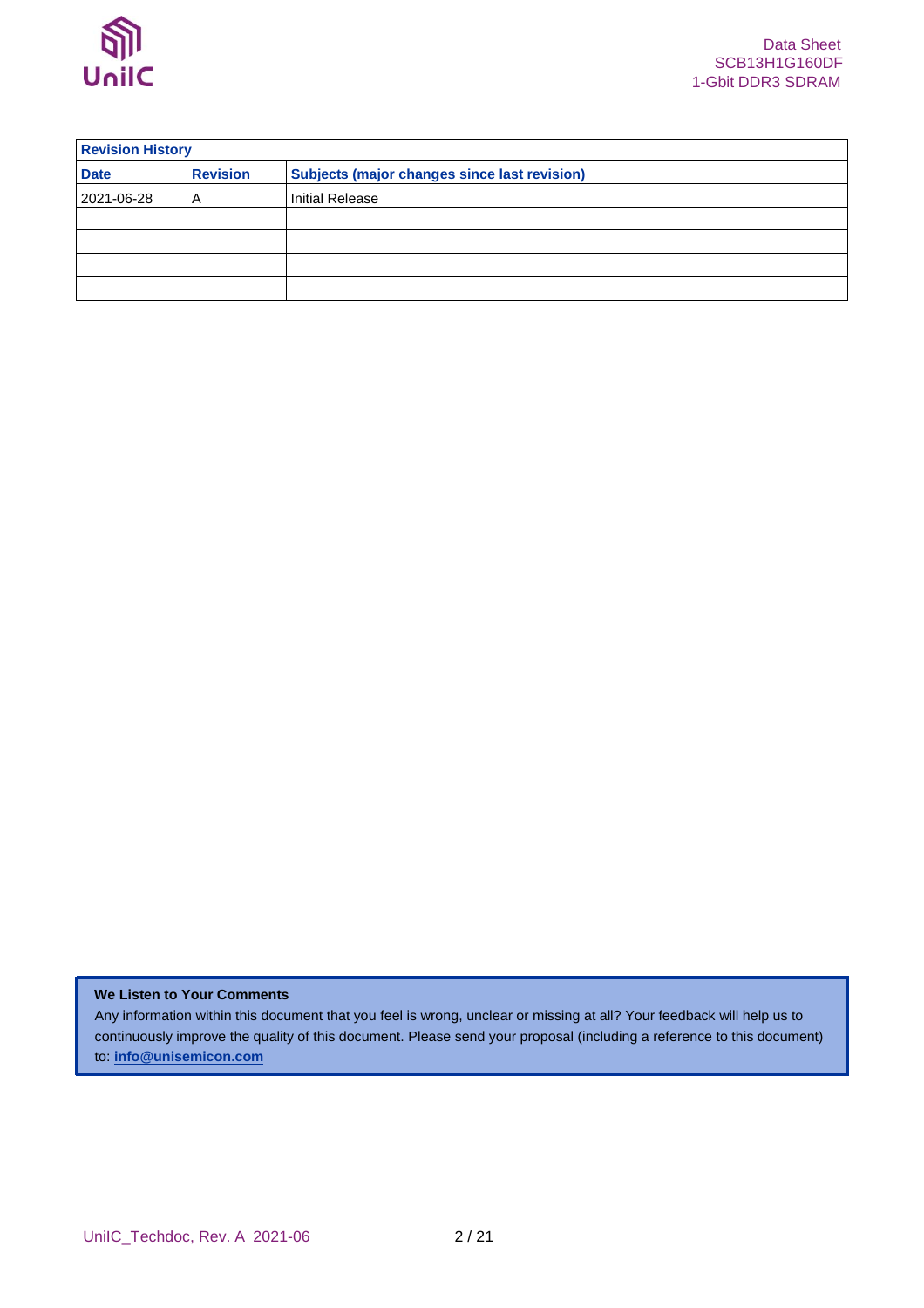

# <span id="page-2-0"></span>**Contents**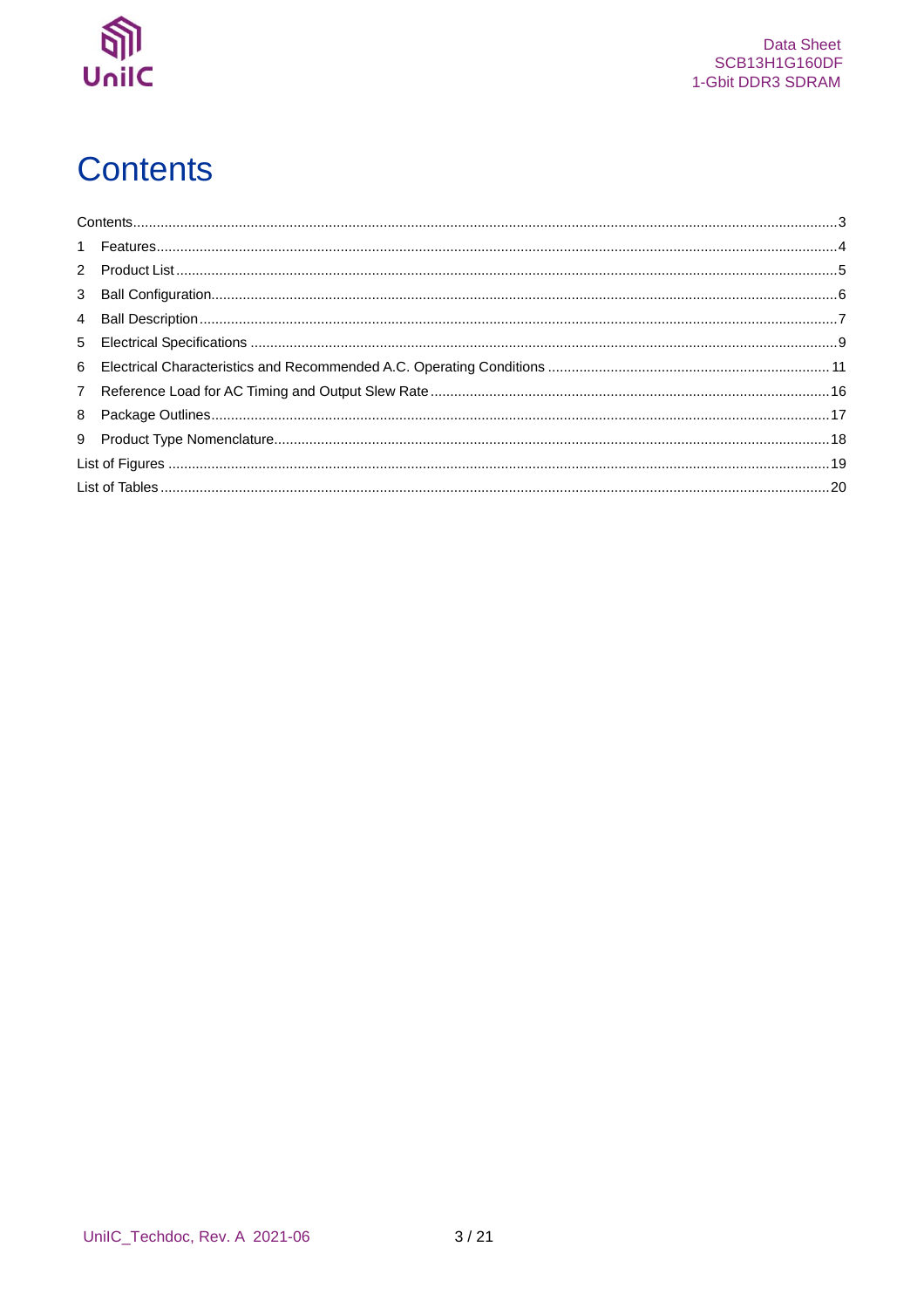

## <span id="page-3-0"></span>1 Features

The 1Gbit DDR3 SDRAM offers the following key features:

- JEDEC Standard Compliant
- Power supplies:  $V_{DD}$  &  $V_{DDQ} = +1.35V (1.283V 1.45V)$
- **Backward compatible to V<sub>DD</sub> & V<sub>DDQ</sub> = +1.5V ±0.075V**
- Operating temperature range: (Commercial)
	- Normal operating temperature:  $T_c = 0 85^{\circ}C$ - Extended temperature:  $T_c = 85 - 95^{\circ}C$
	-
- Supports JEDEC clock jitter specification
- Fully synchronous operation
- Fast clock rate: 667/800/933MHz
- Differential Clock, CK & CK#
- Bidirectional differential data strobe - DQS & DQS#
- 8 internal banks for concurrent operation
- 8n-bit prefetch architecture
- Pipelined internal architecture
- Precharge & active power down
- Programmable Mode & Extended Mode registers
- Additive Latency (AL): 0, CL-1, CL-2
- Programmable Burst lengths: 4, 8
- Burst type: Sequential / Interleave
- Output Driver Impedance Control
- Auto Refresh and Self Refresh
- Average refresh period
	- $-8192$  cycles/64ms (7.8us at 0°C  $\leq$  T<sub>C</sub>  $\leq$  +85°C)
	- $-8192$  cycles/32ms (3.9us at  $+85^{\circ}$ C  $\leq T_C \leq +95^{\circ}$ C)
- **•** Write Leveling
- ZQ Calibration
- Dynamic ODT (Rtt\_Nom & Rtt\_WR)
- RoHS compliant
- 96-ball 7.5 x 13 x 1.0mm FBGA package - Pb and Halogen Free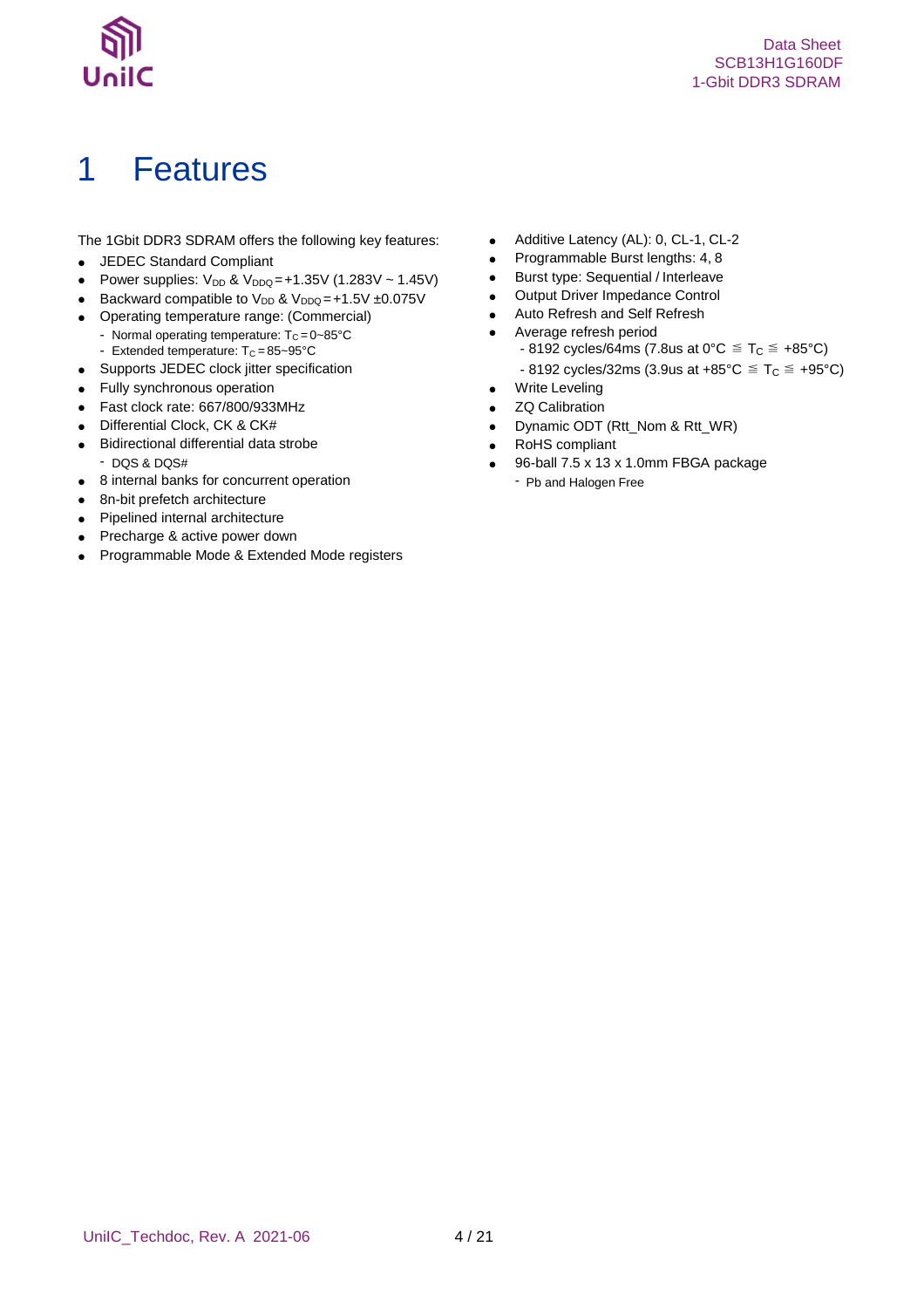

# <span id="page-4-0"></span>2 Product List

**[Table 1](#page-4-1)** shows all possible products within the 1Gbit DDR3 SDRAM component generation.

### <span id="page-4-1"></span>**Table 1 - Ordering Information for 1Gbit DDR3 Component**

| <b>UnilC Part Number</b>                                                | Max. Clock<br>frequency            | <b>CAS-RCD-RP</b><br><b>latencies</b> | <b>Speed Sort</b><br><b>Name</b> | <b>Package</b> |  |  |  |
|-------------------------------------------------------------------------|------------------------------------|---------------------------------------|----------------------------------|----------------|--|--|--|
|                                                                         | <b>1Gbit DDR3 SDRAM Components</b> |                                       |                                  |                |  |  |  |
| Commercial Temperature Range (0 °C <sup><math>\sim</math></sup> +95 °C) |                                    |                                       |                                  |                |  |  |  |
| SCB13H1G160DF-11M                                                       | 933 MHz                            | $13 - 13 - 13$                        | DDR3-1866M                       | IPG-FBGA-96    |  |  |  |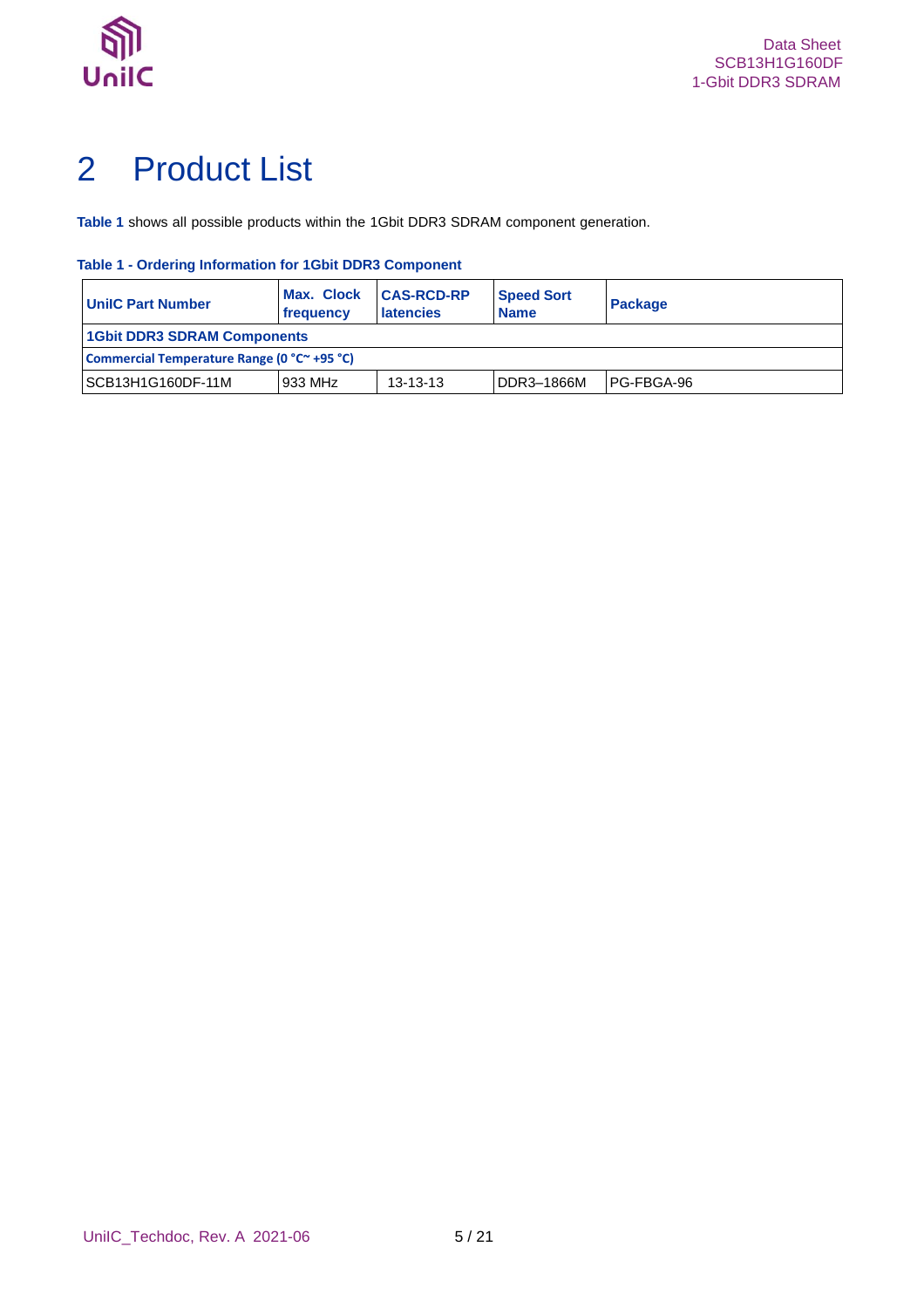

## <span id="page-5-0"></span>3 Ball Configuration

### <span id="page-5-1"></span>**Figure 1 - Ball out for 64 Mb ×16 Components (FBGA-96)**

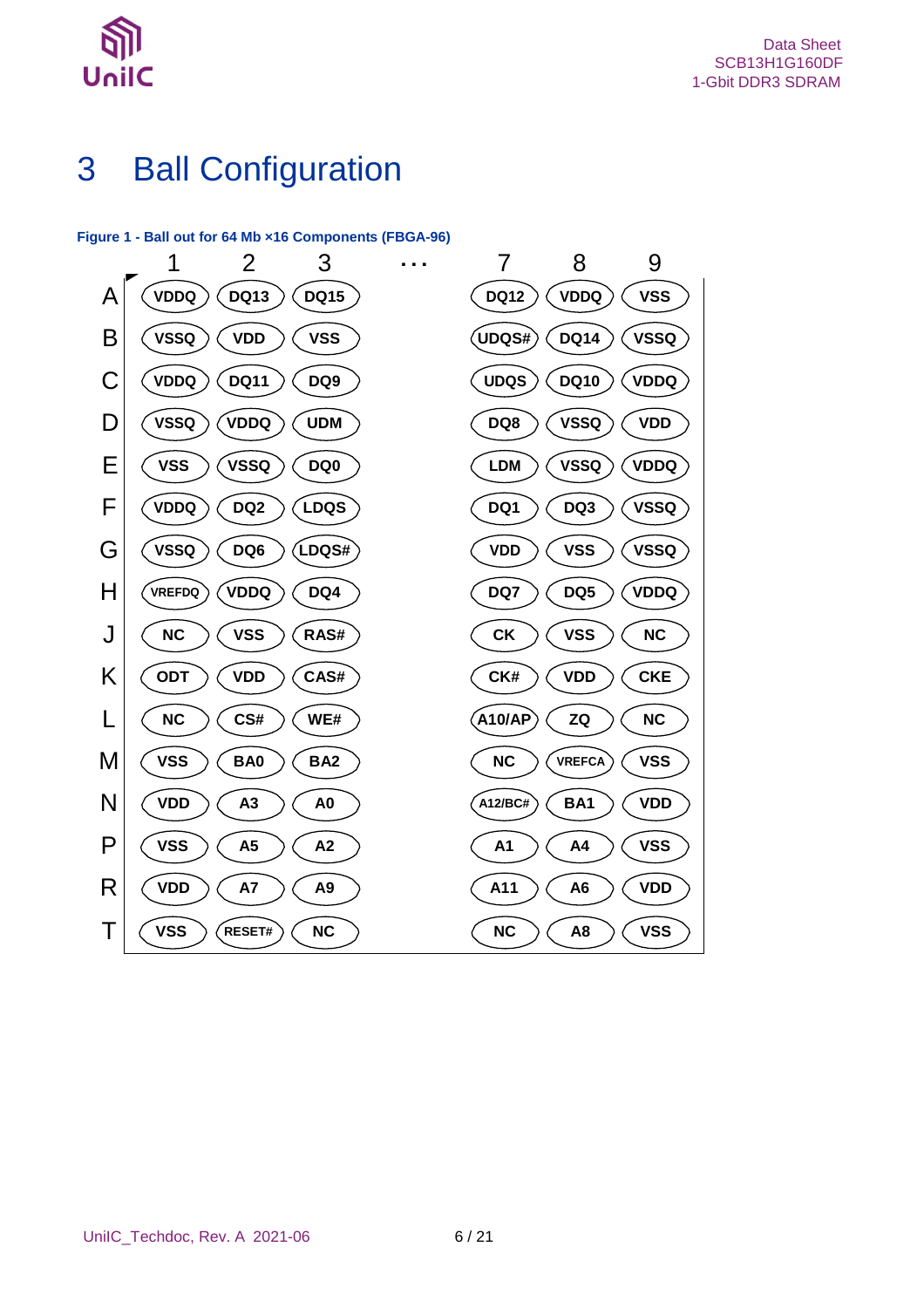

## <span id="page-6-0"></span>4 Ball Description

#### <span id="page-6-1"></span>**Table 2 - Input / Output Signal Functional Description**

| <b>Symbol</b> | <b>Type</b> | <b>Description</b>                                                                                                                                                                                                                                                                                                                                                                                                                                                                                                                                                                                                                                                                 |
|---------------|-------------|------------------------------------------------------------------------------------------------------------------------------------------------------------------------------------------------------------------------------------------------------------------------------------------------------------------------------------------------------------------------------------------------------------------------------------------------------------------------------------------------------------------------------------------------------------------------------------------------------------------------------------------------------------------------------------|
| CK, CK#       | Input       | Differential Clock: CK and CK# are driven by the system clock. All SDRAM input<br>signals are sampled on the crossing of positive edge of CK and negative edge of<br>CK#. Output (Read) data is referenced to the crossings of CK and CK# (both<br>directions of crossing).                                                                                                                                                                                                                                                                                                                                                                                                        |
| <b>CKE</b>    | Input       | Clock Enable: CKE activates (HIGH) and deactivates (LOW) the CK signal. If CKE<br>goes LOW synchronously with clock, the internal clock is suspended from the next<br>clock cycle and the state of output and burst address is frozen as long as the CKE<br>remains LOW. When all banks are in the idle state, deactivating the clock controls the<br>entry to the Power Down and Self Refresh modes.                                                                                                                                                                                                                                                                              |
| BA0-BA2       | Input       | <b>Bank Address:</b> BA0-BA2 define to which bank the BankActivate, Read, Write, or<br>Bank Precharge command is being applied.                                                                                                                                                                                                                                                                                                                                                                                                                                                                                                                                                    |
| A0-A12        | Input       | Address Inputs: A0-A12 is sampled during row address (A0-A12) for Active<br>commands and the column address (A0-A9) for Read/Write commands to select one<br>location out of the memory array in the respective bank. (A10/AP and A12/BC# have<br>additional functions). The address inputs also provide the op-code during Mode<br>Register Set commands.                                                                                                                                                                                                                                                                                                                         |
| A10/AP        | Input       | Auto-Precharge: A10 is sampled during Read/Write commands to determine<br>whether Autoprecharge should be performed to the accessed bank after the<br>Read/Write operation. (HIGH: Autoprecharge; LOW: no Autoprecharge). A10 is<br>sampled during a Precharge command to determine whether the Precharge applies<br>to one bank (A10 LOW) or all banks (A10 HIGH).                                                                                                                                                                                                                                                                                                                |
| A12/BC#       | Input       | <b>Burst Chop:</b> A12/BC# is sampled during Read and Write commands to determine if<br>burst chop (on the fly) will be performed. (HIGH - no burst chop; LOW - burst<br>chopped).                                                                                                                                                                                                                                                                                                                                                                                                                                                                                                 |
| CS#           | Input       | Chip Select: CS# enables (sampled LOW) and disables (sampled HIGH) the<br>command decoder. All commands are masked when CS# is sampled HIGH. It is<br>considered part of the command code.                                                                                                                                                                                                                                                                                                                                                                                                                                                                                         |
| RAS#          | Input       | Row Address Strobe: The RAS# signal defines the operation commands in<br>conjunction with the CAS# and WE# signals and is latched at the crossing of positive<br>edges of CK and negative edge of CK#. When RAS# and CS# are asserted "LOW"<br>and CAS# is asserted "HIGH" either the BankActivate command or the Precharge<br>command is selected by the WE# signal. When the WE# is asserted "HIGH" the<br>BankActivate command is selected and the bank designated by BA is turned on to<br>the active state. When the WE# is asserted "LOW" the Precharge command is<br>selected and the bank designated by BA is switched to the idle state after the<br>precharge operation. |
| CAS#          | Input       | Column Address Strobe: The CAS# signal defines the operation commands in<br>conjunction with the RAS# and WE# signals and is latched at the crossing of positive<br>edges of CK and negative edge of CK#. When RAS# is held "HIGH" and CS# is<br>asserted "LOW" the column access is started by asserting CAS# "LOW". Then, the<br>Read or Write command is selected by asserting WE# "HIGH" or "LOW".                                                                                                                                                                                                                                                                             |
| WE#           | Input       | Write Enable: The WE# signal defines the operation commands in conjunction with<br>the RAS# and CAS# signals and is latched at the crossing of positive edges of CK<br>and negative edge of CK#. The WE# input is used to select the BankActivate or<br>Precharge command and Read or Write command.                                                                                                                                                                                                                                                                                                                                                                               |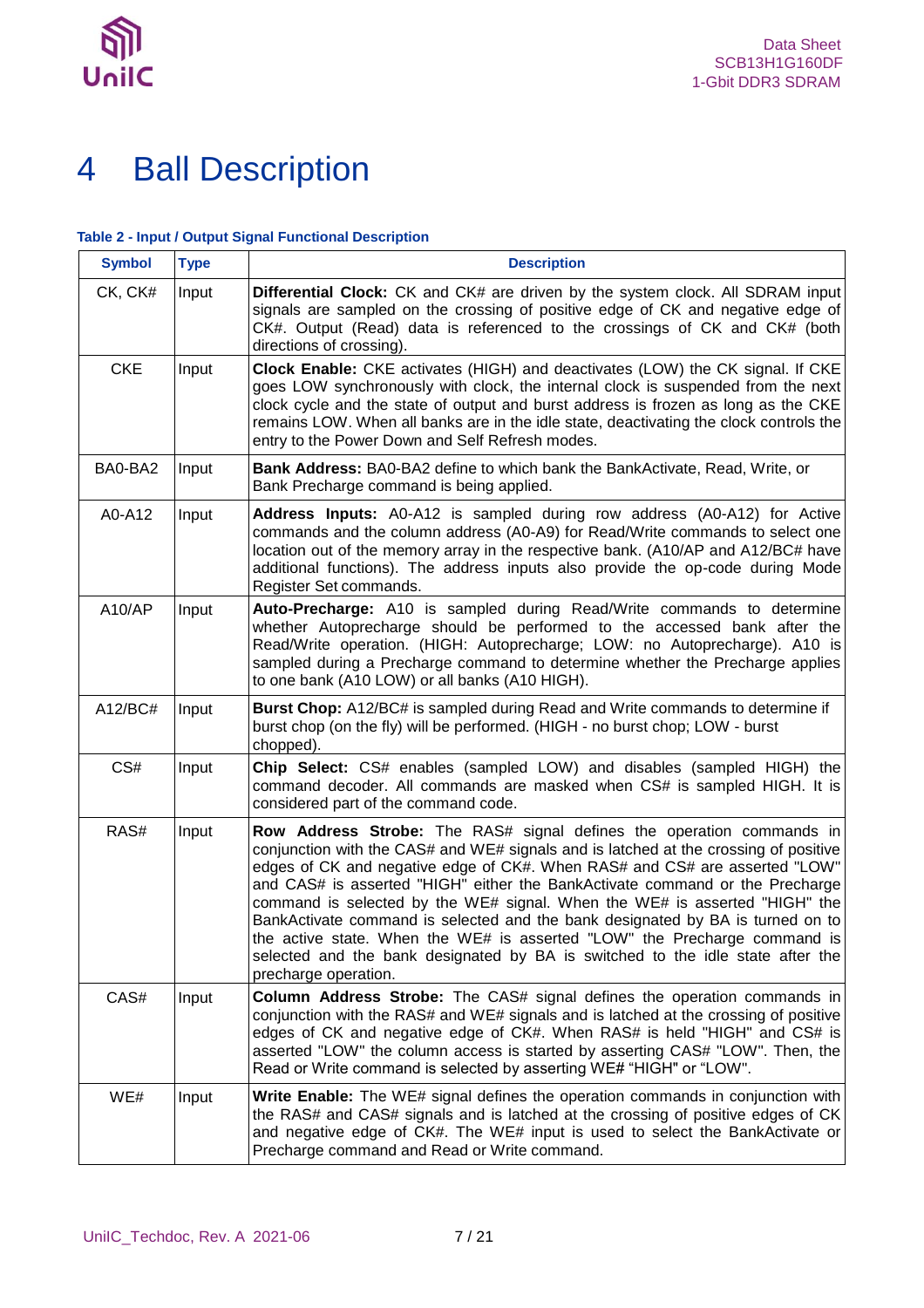

| <b>Symbol</b>                          | <b>Type</b>       | <b>Description</b>                                                                                                                                                                                                                                                                                                                                                                 |
|----------------------------------------|-------------------|------------------------------------------------------------------------------------------------------------------------------------------------------------------------------------------------------------------------------------------------------------------------------------------------------------------------------------------------------------------------------------|
| LDQS,<br>LDQS#<br><b>UDQS</b><br>UDQS# | Input /<br>Output | Bidirectional Data Strobe: Specifies timing for Input and Output data. Read Data<br>Strobe is edge triggered. Write Data Strobe provides a setup and hold time for data<br>and DQM. LDQS is for DQ0~7, UDQS is for DQ8~15. The data strobes LDOS and<br>UDQS are paired with LDQS# and UDQS# to provide differential pair signaling to the<br>system during both reads and writes. |
| LDM, UDM                               | Input             | Data Input Mask: Input data is masked when DM is sampled HIGH during a write<br>cycle. LDM masks DQ0-DQ7, UDM masks DQ8-DQ15.                                                                                                                                                                                                                                                      |
| DQ0-DQ15                               | Input /<br>Output | Data I/O: The DQ0-DQ15 input and output data are synchronized with positive and<br>negative edges of DQS and DQS#. The I/Os are byte-maskable during Writes.                                                                                                                                                                                                                       |
| <b>ODT</b>                             | Input             | On Die Termination: ODT (registered HIGH) enables termination resistance internal<br>to the DDR3L SDRAM. When enabled, ODT is applied to each DQ, DQS, DQS#. The<br>ODT pin will be ignored if Mode-registers, MR1and MR2, are programmed to disable<br>RTT.                                                                                                                       |
| RESET#                                 | Input             | Active Low Asynchronous Reset: Reset is active when RESET# is LOW, and<br>inactive when RESET# is HIGH. RESET# must be HIGH during normal operation.<br>RESET# is a CMOS rail to rail signal with DC high and low at 80% and 20% of VDD.                                                                                                                                           |
| $V_{DD}$                               | Supply            | Power Supply: +1.35V -0.067V/+0.1V.                                                                                                                                                                                                                                                                                                                                                |
| $V_{SS}$                               | Supply            | Ground                                                                                                                                                                                                                                                                                                                                                                             |
| V <sub>DDQ</sub>                       | Supply            | DQ Power: +1.35V -0.067V/+0.1V.                                                                                                                                                                                                                                                                                                                                                    |
| V <sub>SSQ</sub>                       | Supply            | <b>DQ Ground</b>                                                                                                                                                                                                                                                                                                                                                                   |
| <b>V</b> REFCA                         | Supply            | <b>Reference voltage for CA</b>                                                                                                                                                                                                                                                                                                                                                    |
| VREFDQ                                 | Supply            | Reference voltage for DQ                                                                                                                                                                                                                                                                                                                                                           |
| ZQ                                     | Supply            | Reference pin for ZQ calibration.                                                                                                                                                                                                                                                                                                                                                  |
| <b>NC</b>                              |                   | No Connect: These pins should be left unconnected.                                                                                                                                                                                                                                                                                                                                 |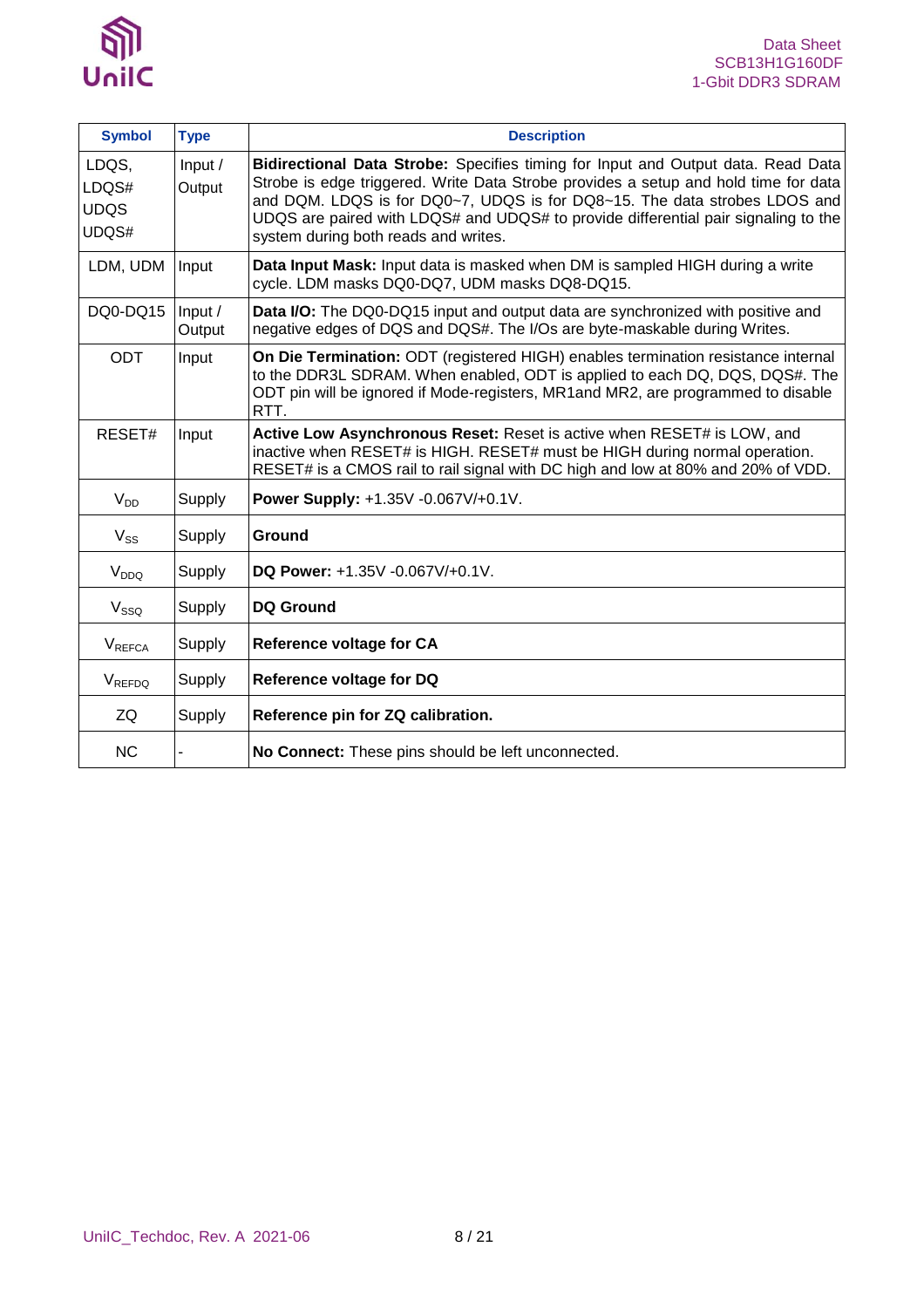

# <span id="page-8-0"></span>5 Electrical Specifications

#### <span id="page-8-1"></span>**Table 3 - IDD Specification parameters and test conditions (V<sub>DD</sub> = 1.35V, T<sub>OPER</sub> = 0~85 °C)**

| <b>Parameter &amp; Test Condition</b>                                                                                                                                                                                                                                                                                                                                                                                    |                            | 1866       | <b>Unit</b> |
|--------------------------------------------------------------------------------------------------------------------------------------------------------------------------------------------------------------------------------------------------------------------------------------------------------------------------------------------------------------------------------------------------------------------------|----------------------------|------------|-------------|
|                                                                                                                                                                                                                                                                                                                                                                                                                          | <b>Symbol</b>              | <b>Max</b> |             |
| <b>Operating One Bank Active-Precharge Current</b><br>CKE: High; External clock: On; BL: 8 <sup>1</sup> ; AL: 0; CS#: High between ACT and PRE;<br>Command, Address, Bank Address Inputs: partially toggling; Data IO: MID-LEVEL;<br>DM:stable at 0; Bank Activity: Cycling with one bank active at a time:<br>0,0,1,1,2,2,; Output Buffer and RTT: Enabled in Mode Registers <sup>2</sup> ;<br>ODT Signal: stable at 0. | $I_{DD0}$                  | 68         | mA          |
| <b>Operating One Bank Active-Read-Precharge Current</b><br>CKE: High; External clock: On; BL: 8 <sup>*1, 5</sup> ; AL:0; CS#: High between ACT, RDand PRE;<br>Command, Address, Bank Address Inputs, Data IO: partially toggling; DM:stable at 0;<br>Bank Activity: Cycling with one bank active at a time: 0,0,1,1,2,2,; Output Buffer and<br>RTT: Enabled in Mode Registers <sup>2</sup> ; ODT Signal: stable at 0.    | $I_{DD1}$                  | 88         | mA          |
| <b>Precharge Standby Current</b><br>CKE: High; External clock: On; BL: $8^1$ ; AL: 0; CS#: stable at 1; Command, Address,<br>Bank Address Inputs: partially toggling; Data IO: MID-LEVEL; DM:stable at 0; Bank<br>Activity: all banks closed; Output Buffer and RTT: Enabled in Mode Registers <sup>*2</sup> ; ODT<br>Signal: stable at 0.                                                                               | I <sub>DD2N</sub>          | 45         | mA          |
| <b>Precharge Power-Down Current Slow Exit</b><br>CKE: Low; External clock: On; BL: 8 <sup>*1</sup> ; AL: 0; CS#: stable at 1; Command, Address,<br>Bank Address Inputs: stable at 0; Data IO: MID-LEVEL; DM:stable at 0; Bank Activity:<br>all banks closed; Output Buffer and RTT: Enabled in Mode Registers <sup>2</sup> ; ODT Signal:<br>stable at 0; Precharge Power Down Mode:<br>Slow Exit.                        | <b>I</b> DD <sub>2P0</sub> | 15         | mA          |
| <b>Precharge Power-Down Current Fast Exit</b><br>CKE: Low; External clock: On; BL: 8 <sup>*1</sup> ; AL: 0; CS#: stable at 1; Command, Address,<br>Bank Address Inputs: stable at 0; Data IO: MID-LEVEL; DM:stable at 0; Bank Activity:<br>all banks closed; Output Buffer and RTT: Enabled in Mode Registers <sup>2</sup> ; ODT Signal:<br>stable at 0; Precharge Power Down Mode:<br>Fast Exit.                        | $I_{DD2P1}$                | 25         | mA          |
| <b>Precharge Quiet Standby Current</b><br>CKE: High; External clock: On; BL: 8 <sup>1</sup> ; AL: 0; CS#: stable at 1; Command, Address,<br>Bank Address Inputs: stable at 0; Data IO: MID-LEVEL; DM:stable<br>at 0; Bank Activity: all banks closed; Output Buffer and RTT: Enabled in Mode<br>Registers <sup>"2</sup> ; ODT Signal: stable at 0.                                                                       | $I_{DD2Q}$                 | 40         | mA          |
| <b>Active Standby Current</b><br>CKE: High; External clock: On; BL: 8 <sup>1</sup> ; AL: 0; CS#: stable at 1; Command, Address,<br>Bank Address Inputs: partially toggling; Data IO: MID-LEVEL; DM:stable at 0; Bank<br>Activity: all banks open; Output Buffer and RTT: Enabled in Mode Registers <sup>2</sup> ; ODT<br>Signal: stable at 0.                                                                            | I <sub>DD3N</sub>          | 53         | mA          |
| <b>Active Power-Down Current</b><br>CKE: Low; External clock: On; BL: 8 <sup>1</sup> ; AL: 0; CS#: stable at 1; Command, Address,<br>Bank Address Inputs: stable at 0; Data IO: MID-LEVEL; DM:stable at 0; Bank Activity:<br>all banks open; Output Buffer and RTT: Enabled in<br>Mode Registers <sup>2</sup> ; ODT Signal: stable at 0                                                                                  | $I_{DD3P}$                 | 28         | mA          |
| <b>Operating Burst Read Current</b><br>CKE: High; External clock: On; BL: 8 <sup>*1, 5</sup> ; AL: 0; CS#: High between RD; Command,<br>Address, Bank Address Inputs: partially toggling; DM:stable at 0; Bank Activity: all<br>banks open, RD commands cycling through banks:<br>$0,0,1,1,2,2,$ ; output Buffer and RTT: Enabled in Mode Registers <sup>2</sup> ; ODT Signal: stable at<br>0.                           | I <sub>DD4R</sub>          | 155        | mA          |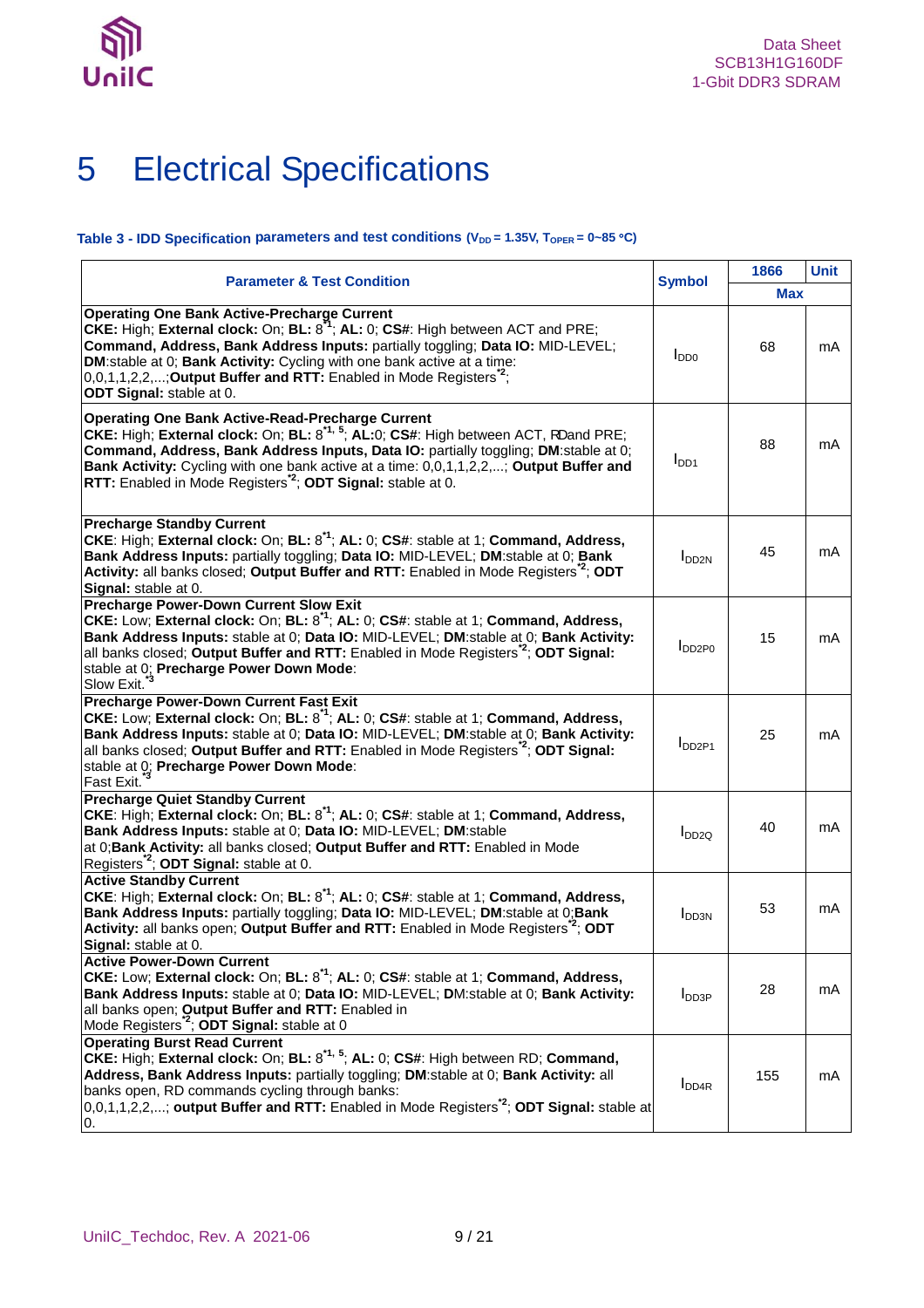| <b>Parameter &amp; Test Condition</b>                                                                                                                                                                                                                                                                                                                       | <b>Symbol</b>            | 1866               | <b>Unit</b> |    |  |
|-------------------------------------------------------------------------------------------------------------------------------------------------------------------------------------------------------------------------------------------------------------------------------------------------------------------------------------------------------------|--------------------------|--------------------|-------------|----|--|
|                                                                                                                                                                                                                                                                                                                                                             |                          |                    |             |    |  |
| <b>Operating Burst Write Current</b><br>CKE: High; External clock: On; BL: 8 <sup>*1</sup> ; AL: 0; CS#: High between WR; Command,<br>Address, Bank Address Inputs: partially toggling; DM: stable at 0; Bank Activity: all<br>banks open. Output Buffer and RTT: Enabled in Mode Registers <sup>2</sup> ; ODT Signal: stable<br>at HIGH.                   |                          |                    | 170         | mA |  |
| <b>Burst Refresh Current</b><br>CKE: High; External clock: On; BL: $8^{\text{A}}$ ; AL: 0; CS#: High between tREF;<br>Command, Address, Bank Address Inputs: partially toggling; Data IO: MID- LEVEL;<br>DM:stable at 0; Bank Activity: REF command every tRFC; Output Buffer and RTT:<br>Enabled in Mode Registers <sup>2</sup> ; ODT Signal: stable at 0. | I <sub>DDBB</sub>        | 100                | mA          |    |  |
| <b>Self Refresh Current:</b><br>Self-Refresh Temperature Range (SRT): Normal <sup>4</sup> ; CKE: Low;<br>$T$ CASE: $0 - 85$ °C<br>External clock: Off; CK and CK#: LOW; BL: $8^{\text{1}}$ ; AL: 0; CS#,<br>Command, Address, Bank Address, Data IO: MID-LEVEL;                                                                                             |                          |                    | 15          | mA |  |
| DM:stable at 0; Bank Activity: Self-Refresh operation; Output<br>Buffer and RTT: Enabled in Mode Registers <sup>2</sup> ; ODT Signal: MID-<br><b>LEVEL</b>                                                                                                                                                                                                  | $TCASE: 0 - 95$ °C       | $I_{\text{DD6ET}}$ | 20          | mA |  |
| <b>Operating Bank Interleave Read Current</b><br>CKE: High; External clock: On; BL: 8 <sup>*1, 5</sup> ; AL: CL-1; CS#: High between ACT and RDA;<br>Command, Address, Bank Address Inputs: partially toggling; DM:stable at 0; Output<br>Buffer and RTT: Enabled in Mode Registers <sup>72</sup> ; ODT Signal: stable at 0.                                | l <sub>DD7</sub>         | 256                | mA          |    |  |
| <b>RESET Low Current</b><br>RESET: LOW; External clock: Off; CK and CK#: LOW; CKE: FLOATING; CS#,<br>Command, Address, Bank Address, Data IO: FLOATING; ODT Signal: FLOATING<br>RESET Low current reading is valid once power is stable and RESET has been LOW for<br>at least 1ms.                                                                         | <b>I</b> DD <sub>8</sub> | 10                 | mA          |    |  |

Note 1. Burst Length: BL8 fixed by MRS: set MR0 A[1,0]=00B.

Note 2. Output Buffer Enable: set MR1 A[12] = 0B; set MR1 A[5,1] = 01B; RTT\_Nom enable: set MR1 A[9,6,2] = 011B;  $RTT_Wr$  enable: set MR2 A[10,9] = 10B.

Note 3. Precharge Power Down Mode: set MR0 A12=0B for Slow Exit or MR0 A12=1B for Fast Exit.

Note 4. Self-Refresh Temperature Range (SRT): set MR2 A7=0B for normal or 1B for extended temperature range.

Note 5. Read Burst Type: Nibble Sequential, set MR0 A[3] = 0B.

Note 6. Supporting 0 - 85 °C with full JEDEC AC & DC specifications. This is the minimum requirements for all operating temperature options. However, for applications operating in Extended Temperature 85°C ~ 95°C, some optional spec are required.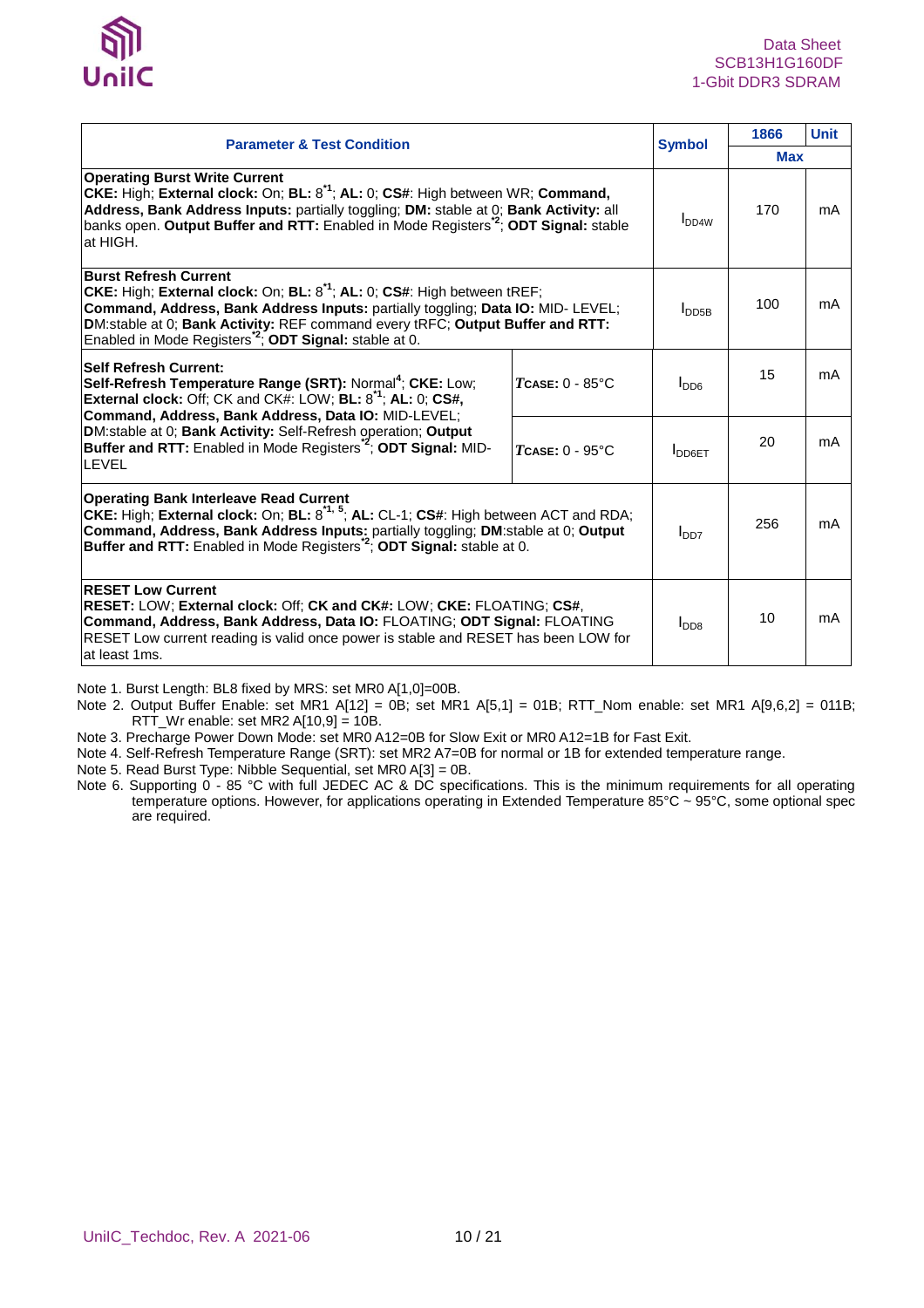

## <span id="page-10-0"></span>6 Electrical Characteristics and Recommended A.C. Operating Conditions

| <b>Symbol</b>                   |                                                                         |                   |             | 1866           |                              |                 |           |
|---------------------------------|-------------------------------------------------------------------------|-------------------|-------------|----------------|------------------------------|-----------------|-----------|
|                                 | <b>Parameter</b>                                                        | Min.              | Max.        | <b>Unit</b>    | <b>Note</b>                  |                 |           |
| $t_{AA}$                        | Internal read command to first data                                     |                   |             |                | 20                           | ns              |           |
| $t_{\scriptscriptstyle\rm RCD}$ | ACT to internal read or write delay time                                |                   |             |                | ÷.                           | ns              |           |
| $t_{RP}$                        | PRE command period                                                      |                   |             | 13.91          | $\blacksquare$               | ns              |           |
| $t_{RC}$                        | ACT to ACT or REF command period                                        |                   |             | 47.91          | $\blacksquare$               | ns              |           |
| $t_{RAS}$                       | ACTIVE to PRECHARGE command period                                      |                   |             | 34             | $9 \times t_{REF}$           | ns              |           |
|                                 |                                                                         | CL=5, CWL=5       |             |                |                              | ns              | 33        |
|                                 |                                                                         | CL=6, CWL=5       |             | 2.5            | 3.3                          | ns              | 33        |
|                                 |                                                                         | CL=7, CWL=6       |             | 1.875          | 2.5                          | ns              | 33        |
|                                 |                                                                         | CL=8, CWL=6       |             | 1.875          | 2.5                          | ns              | 33        |
| $t_{CK(avg)}$                   | Average clock period                                                    | CL=9, CWL=7       |             | 1.5            | < 1.875                      | ns              | 33        |
|                                 |                                                                         | CL=10, CWL=7      |             | 1.5            | < 1.875                      | ns              | 33        |
|                                 |                                                                         | CL=11, CWL=8      |             | 1.25           | < 1.5                        | ns              | 33        |
|                                 |                                                                         | CL=12, CWL=8      |             | 1.25           | < 1.5                        | ns              | 33        |
|                                 |                                                                         | $CL=13$ , $CWL=9$ |             | 1.07           | < 1.25                       | ns              | 33        |
| $t_{CK (DLL OFF)}$              | Minimum Clock Cycle Time (DLL off mode)                                 |                   |             | 8              |                              | ns              | 6         |
| $t_{CH(avg)}$                   | Average clock HIGH pulse width                                          |                   |             | 0.47           | 0.53                         | $t_{CK}$        |           |
| $t_{CL(avg)}$                   | Average Clock LOW pulse width                                           |                   |             | 0.47           | 0.53                         | $t_{CK}$        |           |
| t <sub>DQSQ</sub>               | DQS, DQS# to DQ skew, per group, per access                             |                   |             |                | 85                           | ps              | 13        |
| $t_{QH}$                        | DQ output hold time from DQS, DQS#                                      |                   |             | 0.38           | $\blacksquare$               | $t_{CK}$        | 13        |
| $t_{LZ(DQ)}$                    | DQ low-impedance time from CK, CK#                                      |                   |             | -390           | 195                          | ps              | 13,14     |
| $t_{HZ(DQ)}$                    | DQ high impedance time from CK, CK#                                     |                   |             |                | 195                          | ps              | 13,14     |
|                                 | Data setup time to DQS, DQS# referenced to                              |                   | AC135       |                | $\qquad \qquad \blacksquare$ | ps              | 17        |
| $t_{DS(base)}$                  | Vih(ac) / Vil(ac) levels                                                |                   | AC130       | 70             | $\blacksquare$               | ps              | 17        |
| $t_{DH(base)}$                  | Data hold time from DQS, DQS# referenced to<br>Vih(dc) / Vil(dc) levels |                   | <b>DC90</b> | 75             | ٠                            | ps              | 17        |
| $t_{\text{DIPW}}$               | DQ and DM Input pulse width for each input                              |                   |             | 320            | $\blacksquare$               | ps              |           |
| t <sub>RPRE</sub>               | DQS, DQS# differential READ Preamble                                    |                   |             | 0.9            | $\blacksquare$               | $t_{CK}$        | 13,19     |
| t <sub>RPST</sub>               | DQS, DQS# differential READ Postamble                                   |                   |             | 0.3            | $\blacksquare$               | $t_{CK}$        | 11,13     |
| $t_{\text{QSH}}$                | DQS, DQS# differential output high time                                 |                   |             | 0.4            | $\blacksquare$               | $t_{CK}$        | 13        |
| $t_{\textsf{QSL}}$              | DQS, DQS# differential output low time                                  |                   |             | 0.4            | $\blacksquare$               | $t_{CK}$        | 13        |
| t <sub>WPRE</sub>               | DQS, DQS# differential WRITE Preamble                                   |                   |             | 0.9            |                              | $t_{CK}$        | 1         |
| t <sub>WPST</sub>               | DQS, DQS# differential WRITE Postamble                                  |                   |             | 0.3            | ä,                           | $t_{CK}$        | 1         |
| t <sub>DQSCK</sub>              | DQS, DQS# rising edge output access time from rising<br>CK, CK#         |                   |             | -195           | 195                          | ps              | 13        |
| $t_{LZ(DQS)}$                   | DQS and DQS# low-impedance time<br>(Referenced from RL - 1)             |                   |             | -390           | 195                          | ps              | 13,<br>14 |
| $t_{HZ(DQS)}$                   | DQS and DQS# high-impedance time (Referenced<br>from $RL + BL/2$ )      |                   |             | $\blacksquare$ | 195                          | ps              | 13,<br>14 |
| $t_{\text{DQSL}}$               | DQS, DQS# differential input low pulse width                            |                   |             | 0.45           | 0.55                         | t <sub>CK</sub> | 29,<br>31 |
| $t_{DQSH}$                      | DQS, DQS# differential input high pulse width                           |                   |             | 0.45           | 0.55                         | $t_{CK}$        | 30,<br>31 |

### <span id="page-10-1"></span>Table 4 - Electrical Characteristics and Recommended A.C. Operating Conditions (V<sub>DD</sub>=1.35V, T<sub>OPER</sub>=0~85<sup>°</sup>C)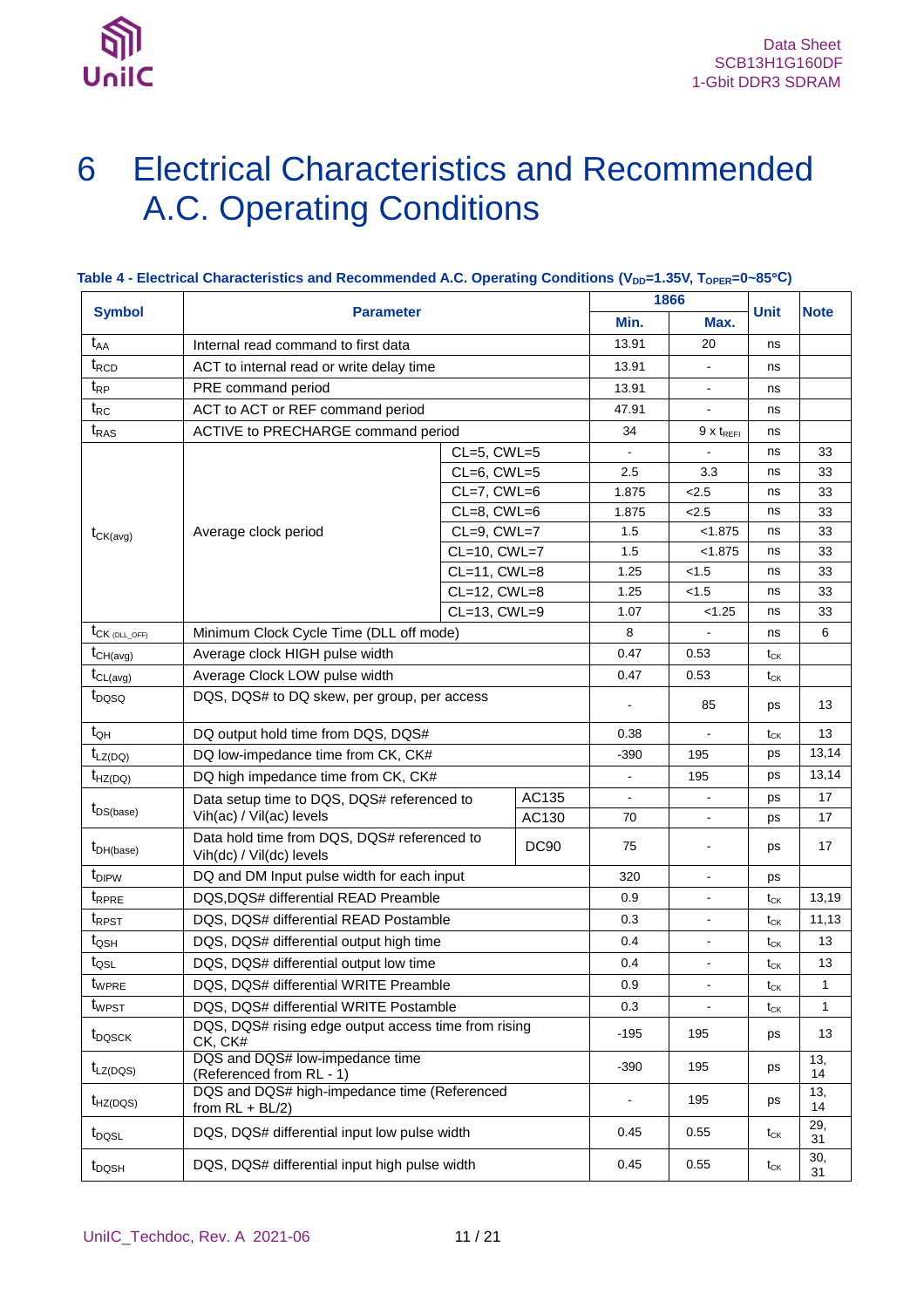

|                       |                                                                                                                                          | 1866                        |                                                        |                |                                                  |             |
|-----------------------|------------------------------------------------------------------------------------------------------------------------------------------|-----------------------------|--------------------------------------------------------|----------------|--------------------------------------------------|-------------|
| <b>Symbol</b>         | <b>Parameter</b>                                                                                                                         |                             | Min.                                                   | Max.           | <b>Unit</b>                                      | <b>Note</b> |
| t <sub>DQSS</sub>     | DQS, DQS# rising edge to CK, CK# rising edge                                                                                             |                             | $-0.27$                                                | 0.27           | $t_{CK}$                                         |             |
| t <sub>DSS</sub>      | DQS, DQS# falling edge setup time to CK, CK# rising<br>edge                                                                              |                             | 0.18                                                   |                | $t_{CK}$                                         | 32          |
| $t_{DSH}$             | DQS, DQS# falling edge hold time from CK, CK# rising<br>edge                                                                             |                             | 0.18                                                   |                | tck                                              | 32          |
| $t_{\text{DLLK}}$     | DLL locking time                                                                                                                         |                             | 512                                                    | $\blacksquare$ | t <sub>CK</sub>                                  |             |
| $t_{\mathsf{RTP}}$    | Internal READ Command to PRECHARGE Command delay                                                                                         |                             | max (4tCK,<br>7.5ns)                                   | $\blacksquare$ | tCK                                              |             |
| $t_{WTR}$             | Delay from start of internal write transaction to internal read<br>command                                                               | max (4tCK,<br>7.5ns)        |                                                        | tCK            | 18                                               |             |
| $t_{WR}$              | WRITE recovery time                                                                                                                      |                             | 15                                                     |                | ns                                               | 18          |
| $t_{MRD}$             | Mode Register Set command cycle time                                                                                                     |                             | $\overline{4}$                                         | $\blacksquare$ | tCK                                              |             |
| $t_{\text{MOD}}$      | Mode Register Set command update delay                                                                                                   |                             | max (12tCK,<br>15ns)                                   |                | tCK                                              |             |
| $t_{CCD}$             | CAS# to CAS# command delay                                                                                                               |                             | 4                                                      | $\overline{a}$ | tCK                                              |             |
| $t_{\text{DAL}(min)}$ | Auto precharge write recovery + prechargetime                                                                                            |                             | $WR + t_{RP}$                                          |                | $t_{CK}$                                         |             |
| t <sub>MPRR</sub>     | Multi-Purpose Register Recovery Time                                                                                                     |                             | $\mathbf{1}$                                           | $\blacksquare$ | $t_{CK}$                                         | 22          |
| t <sub>RRD</sub>      | ACTIVE to ACTIVE command period                                                                                                          | max<br>$(4t_{CK}$<br>6ns)   |                                                        | $t_{CK}$       |                                                  |             |
| $t_{FAW}$             | Four activate window                                                                                                                     |                             | 35                                                     | $\mathbf{r}$   | ns                                               |             |
|                       | Command and Address setup time to CK,                                                                                                    | AC160                       |                                                        |                | ps                                               | 16          |
| $t_{\text{IS(base)}}$ | CK# referenced to Vih(ac) / Vil(ac) levels                                                                                               | AC135                       | 65                                                     |                | ps                                               | 16,27       |
|                       |                                                                                                                                          | AC125                       | 150                                                    |                | ps                                               | 16,27       |
| $t_{H(base)}$         | Command and Address hold time from CK,<br>CK# referenced to Vih(dc) / Vil(dc) levels                                                     | <b>DC90</b>                 | 110                                                    |                | ps                                               | 16          |
| $t_{IPW}$             | Control and Address Input pulse width for each input                                                                                     |                             | 535                                                    |                | ps                                               | 28          |
| $t_{ZQinit}$          | Power-up and RESET calibration time                                                                                                      |                             | 512                                                    |                | $t_{CK}$                                         |             |
| t <sub>ZQoper</sub>   | Normal operation Full calibration time                                                                                                   |                             | 256                                                    |                | $\mathfrak{t}_{\scriptscriptstyle{\mathsf{CK}}}$ |             |
| tzocs                 | Normal operation Short calibration time                                                                                                  |                             | 64                                                     |                | $\mathfrak{t}_{\scriptscriptstyle{\mathsf{CK}}}$ | 23          |
| $t_{\sf XPR}$         | Exit Reset from CKE HIGH to a valid command                                                                                              |                             | max<br>$(5t_{CK},$<br>$t_{\text{RFC}(min)}$ +<br>10ns) |                | $t_{CK}$                                         |             |
| $t_{\mathsf{XS}}$     | Exit Self Refresh to commands not requiring a<br>locked DLL                                                                              |                             | max<br>$(5t_{CK},$<br>$t_{\text{RFC}(min)}$ +<br>10ns) |                | tck                                              |             |
| t <sub>XSDLL</sub>    | Exit Self Refresh to commands requiring a locked DLL                                                                                     |                             | $t_{DLLK(min)}$                                        | ÷              | $t_{CK}$                                         |             |
| t <sub>CKESR</sub>    | Minimum CKE low width for Self Refresh entry to exit<br>timing                                                                           | $t_{CKE(min)} + 1t_{CK}$    | ä,                                                     | $t_{CK}$       |                                                  |             |
| t <sub>CKSRE</sub>    | Valid Clock Requirement after Self Refresh Entry (SRE) or<br>Power-Down Entry (PDE)                                                      | $max(5t_{CK},$<br>10<br>ns) |                                                        | $t_{CK}$       |                                                  |             |
| t <sub>CKSRX</sub>    | Valid Clock Requirement before Self Refresh<br>Exit (SRX) or Power-Down Exit (PDX) or Reset Exit                                         | $max(5t_{CK},$<br>10<br>ns) |                                                        | $t_{CK}$       |                                                  |             |
| $t_{\sf XP}$          | Exit Power Down with DLL on to any valid command; Exit<br>Precharge Power Down with<br>DLL frozen to commands not requiring a locked DLL |                             | max<br>$(3t_{CK},$<br>$6$ ns)                          |                | $t_{CK}$                                         |             |
| $t_{\text{XPDLL}}$    | Exit Precharge Power Down with DLL frozen to commands<br>requiring a lockedDLL                                                           |                             | $max(\overline{10t_{CK}},$<br>24<br>ns)                |                | $t_{CK}$                                         | 2           |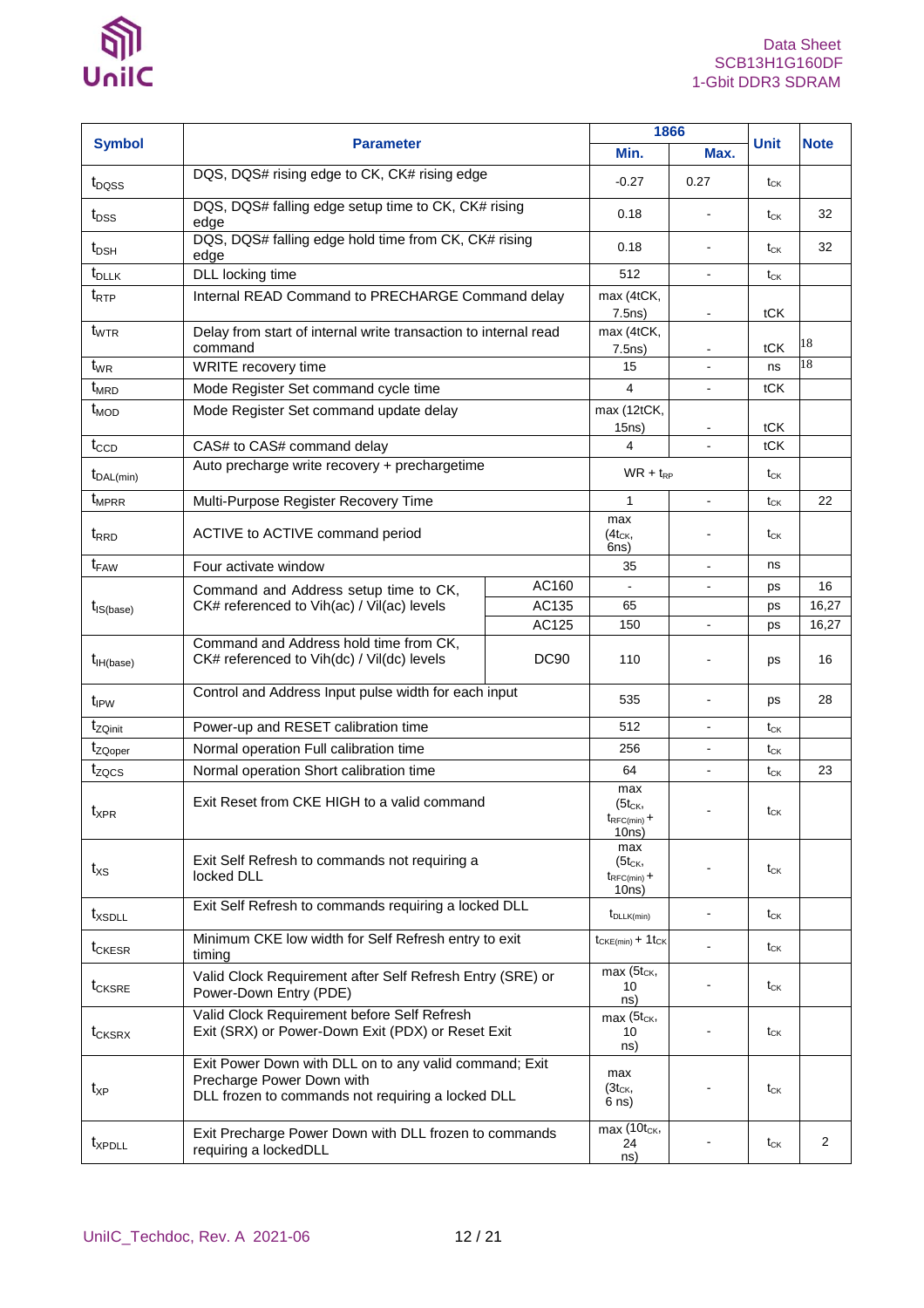

|                             |                                                                                        | 1866         |                             |                        |                 |                |
|-----------------------------|----------------------------------------------------------------------------------------|--------------|-----------------------------|------------------------|-----------------|----------------|
| <b>Symbol</b>               | <b>Parameter</b>                                                                       | Min.         | Max.                        | <b>Unit</b>            | <b>Note</b>     |                |
| $t_{CKE}$                   | CKE minimum pulse width                                                                |              | max<br>$(3t_{CK},$<br>5 ns) |                        | $t_{CK}$        |                |
| t <sub>CPDED</sub>          | Command pass disable delay                                                             | 2            | $\blacksquare$              | $t_{CK}$               |                 |                |
| $t_{\text{PD}}$             | Power Down Entry to Exit Timing                                                        |              | $t_{CKE (min)}$             | $9x$ t <sub>refl</sub> |                 | 15             |
| <b>t</b> <sub>ACTPDEN</sub> | Timing of ACT command to Power Down entry                                              | $\mathbf{1}$ |                             | $t_{CK}$               | 20              |                |
| t <sub>PRPDEN</sub>         | Timing of PRE or PREA command to Power Down<br>entry                                   |              | $\mathbf{1}$                | ÷                      | $t_{CK}$        | 20             |
| <i><b>t</b>RDPDEN</i>       | Timing of RD/RDA command to Power<br>Down entry                                        |              | $RL+4+1$                    |                        | t <sub>CK</sub> |                |
| t <sub>WRPDEN</sub>         | Timing of WR command to Power Down entry (BL8OTF,<br>BL8MRS, BC4OTF)                   |              | $WL+4+$<br>(tWR/tCK)        |                        | tCK             |                |
| <b><i>UWRAPDEN</i></b>      | Timing of WRA command to Power<br>Down entry (BL8OTF, BL8MRS, BC4OTF)                  |              | $WL+4+$<br>$WR+1$           |                        | tCK             | 10             |
| twrppen                     | Timing of WR command to Power Down entry (BC4MRS)                                      |              | $WL+2+$<br>(tWR/tCK)        |                        | tCK             | 9              |
| <b><i>UWRAPDEN</i></b>      | Timing of WRA command to Power Down entry (BC4MRS)                                     |              | $WL+2+$<br>$WR+1$           |                        | tCK             | 10             |
| <i><b>TREFPDEN</b></i>      | Timing of REF command to Power Down entry                                              | $\mathbf{1}$ | ٠                           | tCK                    | 20,<br>21       |                |
| t <sub>MRSPDEN</sub>        | Timing of MRS command to Power Down<br>entry                                           | tMOD(min)    |                             |                        |                 |                |
| ODTLon                      | ODT turn on Latency                                                                    |              | $WL - 2 = CWL + AL - 2$     |                        |                 |                |
| ODTLoff                     | ODT turn off Latency                                                                   |              | $WL - 2 = CWL + AL - 2$     | $t_{CK}$               |                 |                |
| ODTH4                       | ODT high time without write command or with write<br>command and BC4                   | 4            |                             | $t_{CK}$               |                 |                |
| ODTH8                       | ODT high time with Write command and BL8                                               |              | 6                           |                        | $t_{CK}$        |                |
| <b>t</b> <sub>AONPD</sub>   | Asynchronous RTT turn-on delay (Power- Down with DLL<br>frozen)                        |              | 2                           | 8.5                    | ns              |                |
| t <sub>AOFPD</sub>          | Asynchronous RTT turn-off delay (Power-<br>Down with DLL frozen)                       |              | 2                           | 8.5                    | ns              |                |
| $t_{AON}$                   | RTT turn-on                                                                            |              | $-195$                      | 195                    | ps              | $\overline{7}$ |
| $t_{\text{AOF}}$            | RTT_Nom and RTT_WR turn-off time from ODTLoff<br>reference                             |              | 0.3                         | 0.7                    | $t_{CK}$        | 8              |
| $t_{ADC}$                   | RTT dynamic change skew                                                                |              | 0.3                         | 0.7                    | $t_{CK}$        |                |
| <b>t</b> <sub>WLMRD</sub>   | First DQS/DQS# rising edge after write leveling mode is<br>programmed                  |              | 40                          | ÷                      | $t_{CK}$        | 3              |
| t <sub>WLDQSEN</sub>        | DQS/DQS# delay after write leveling mode is<br>programmed                              |              | 25                          | ۰                      | $t_{CK}$        | 3              |
| $t_{WLS}$                   | Write leveling setup time from rising CK,<br>CK# crossing to rising DQS, DQS# crossing | 140          |                             | ps                     |                 |                |
| $t_{WLH}$                   | Write leveling hold time from rising DQS, DQS# crossing to<br>rising CK, CK# crossing  |              | 140                         |                        | ps              |                |
| $t_{\text{WLO}}$            | Write leveling output delay                                                            | $\mathbf 0$  | 7.5                         | ns                     |                 |                |
| t <sub>WLOE</sub>           | Write leveling output error                                                            | $\mathbf 0$  | $\overline{2}$              | ns                     |                 |                |
| trfc                        | REF command to ACT or REF command time                                                 |              | 110                         |                        | ns              |                |
|                             | Average periodic refresh interval                                                      | 0°C to 85°C  | $\blacksquare$              | 7.8                    | μs              |                |
| $t_{\text{REFI}}$           |                                                                                        | 85°C to 95°C | $\blacksquare$              | 3.9                    | μs              |                |

Note 1. Actual value dependant upon measurement level.

Note 2. Commands requiring a locked DLL are: READ (and RAP) and synchronous ODT commands.

Note 3. The max values are system dependent.

Note 4. WR as programmed in mode register.

Note 5. Value must be rounded-up to next higher integer value.

Note 6. There is no maximum cycle time limit besides the need to satisfy the refresh interval, tREFI.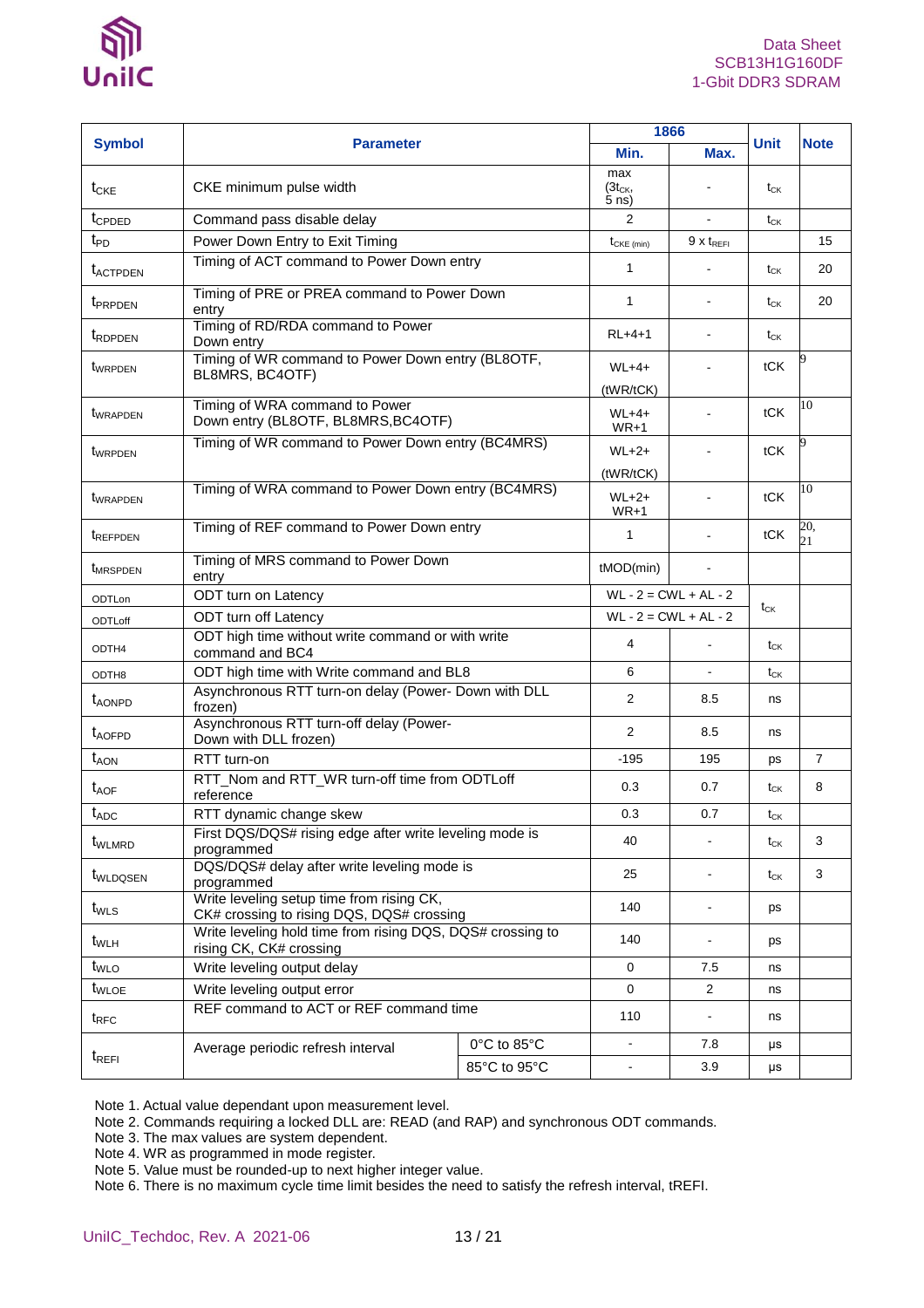

- Note 7. For definition of RTT turn-on time tAON See "Timing Parameters".
- Note 8. For definition of RTT turn-off time tAOF See "Timing Parameters".
- Note 9. tWR is defined in ns, for calculation of tWRPDEN it is necessary to round up tWR / tCK to the next integer.
- Note 10. WR in clock cycles as programmed in MR0.
- Note 11. The maximum read postamble is bound by tDQSCK(min) plus tQSH(min) on the left side and tHZ(DQS)max on the right side. See "Clock to Data Strobe Relationship".
- Note 12. Output timing deratings are relative to the SDRAM input clock. When the device is operated with input clock jitter, this parameter needs to be derated by t.b.d.
- Note 13. Value is only valid for RON34.
- Note 14. Single ended signal parameter.
- Note 15. tREFI depends on TOPER.
- Note 16. tIS(base) and tIH(base) values are for 1V/ns CMD/ADD single-ended slew rate and 2V/ns CK, CK# differential slew rate. Note for DQ and DM signals, VREF(DC) = VRefDQ(DC). For input only pins except RESET#, VRef(DC) = VRefCA(DC). See "Address / Command Setup, Hold and Derating".
- Note 17. tDS (base) and tDH (base) values are for a single-ended 1 V/ns slew rate DQs and 2 V/ns slew rate differential DQS, DQS#; when DQ single-ended slew rate is 2V/ns, the DQS differential slew rate is 4V/ns. Note for DQ and DM signals, VREF(DC) = VRefDQ(DC). For input only pins except RESET#, VRef(DC) = VRefCA(DC). See "Data Setup, Hold and Slew Rate Derating"
- Note 18. Start of internal write transaction is defined as follows:
	- For BL8 (fixed by MRS and on- the-fly): Rising clock edge 4 clock cycles after WL.
	- For BC4 (on- the- fly): Rising clock edge 4 clock cycles after WL.
	- For BC4 (fixed by MRS): Rising clock edge 2 clock cycles after WL.
- Note 19. The maximum read preamble is bound by tLZ(DQS)min on the left side and tDQSCK(max) on the right side. See "Clock to Data Strobe Relationship".
- Note 20. CKE is allowed to be registered low while operations such as row activation, precharge, autoprecharge or refresh are in progress, but power-down IDD spec will not be applied until finishing those operations.
- Note 21. Although CKE is allowed to be registered LOW after a REFRESH command once tREFPDEN(min) is satisfied, there are cases where additional time such as tXPDLL(min) is also required. See "Power-Down clarifications-Case 2".
- Note 22. Defined between end of MPR read burst and MRS which reloads MPR or disables MPR function.
- Note 23. One ZQCS command can effectively correct a minimum of 0.5 % (ZQ Correction) of RON and RTT impedance error within 64 nCK for all speed bins assuming the maximum sensitivities specified in the 'Output Driver Voltage and Temperature Sensitivity' and 'ODT Voltage and Temperature Sensitivity' tables. The appropriate interval between ZQCS commands can be determined from these tables and other application-specific parameters. One method for calculating the interval between ZQCS commands, given the temperature (Tdriftrate) and voltage (Vdriftrate) drift rates that the SDRAM is subject to in the application, is illustrated. The interval could be defined by the following formula:

*ZQCorrection* (*TSens* × *Tdriftrate*) + (*VSens* × *Vdriftrate*)

Where TSens = max(dRTTdT, dRONdTM) and VSens = max(dRTTdV, dRONdVM) define the SDRAM temperature and voltage sensitivities.

For example, if TSens = 1.5% / °C, VSens = 0.15% / mV, Tdriftrate = 1 °C / sec and Vdriftrate = 15 mV / sec, then the interval between ZQCS commands is calculated as:

$$
\frac{0.5}{(1.5 \times 1) + (0.15 \times 15)} = 0.133 \times 128 \text{ms}
$$

- Note 24. n = from 13 cycles to 50 cycles. This row defines 38 parameters.
- Note 25. tCH(abs) is the absolute instantaneous clock high pulse width, as measured from one rising edge to the following falling edge.
- Note 26. tCL(abs) is the absolute instantaneous clock low pulse width, as measured from one falling edge to the following rising edge.
- Note 27. The tIS(base) AC125 specifications are adjusted from the tIS(base) AC135 specification by adding an additional 75ps of derating to accommodate for the lower alternate threshold of 125 mV and another 10 ps to account for the earlier reference point [(135 mv - 125 mV) / 1 V/ns].
- Note 28. Pulse width of a input signal is defined as the width between the first crossing of Vref(dc) and the consecutive crossing of Vref(dc).
- Note 29. tDQSL describes the instantaneous differential input low pulse width on DQS DQS#, as measured from one falling edge to the next consecutive rising edge.
- Note 30. tDQSH describes the instantaneous differential input high pulse width on DQS DQS#, as measured from one rising edge to the next consecutive falling edge.
- Note 31. tDQSH, act + tDQSL, act = 1 tCK, act ; with tXYZ, act being the actual measured value of the respective timing parameter in the application.
- Note 32. tDQSH, act + tDSS, act = 1 tCK, act ; with tXYZ, act being the actual measured value of the respective timing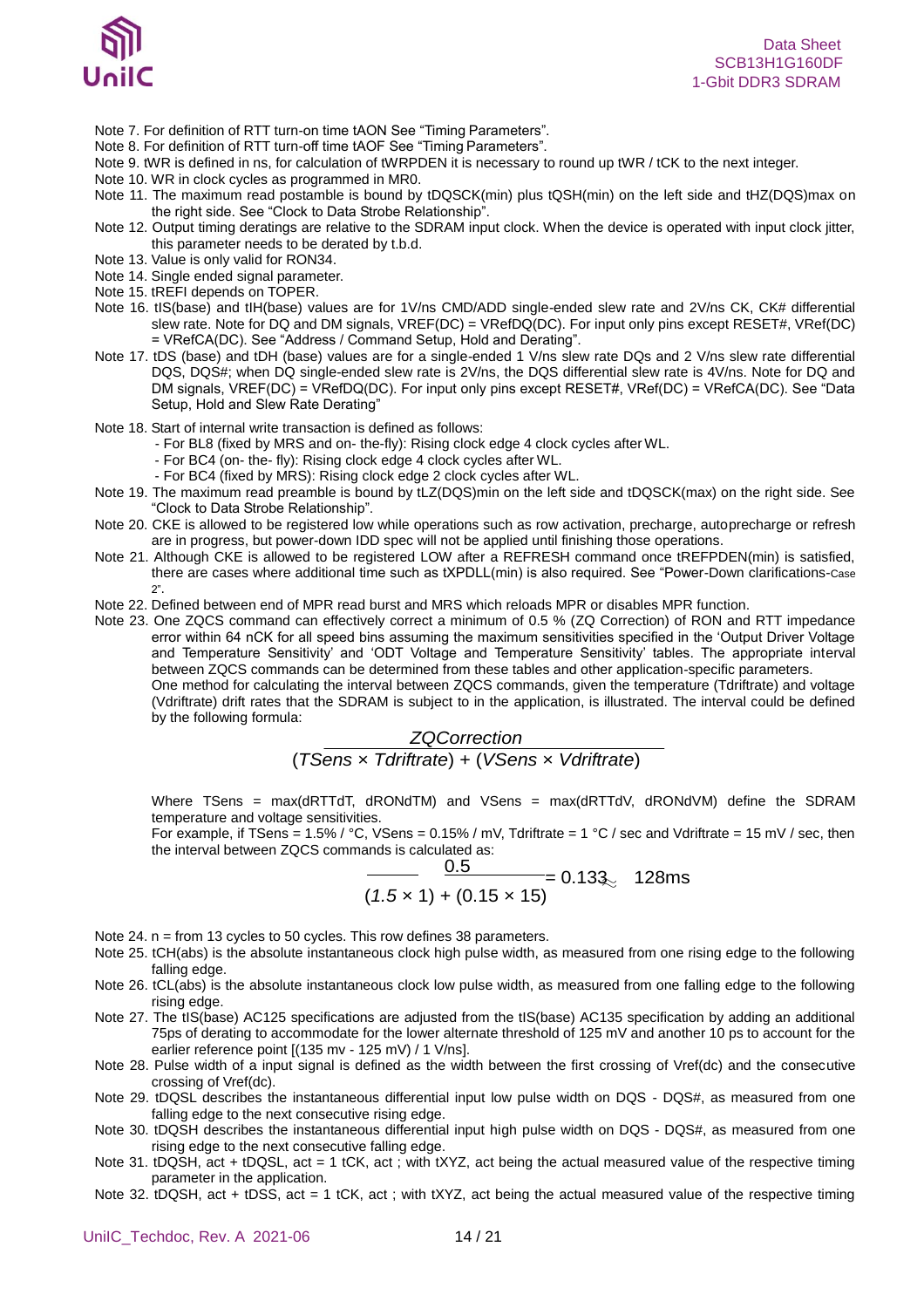

parameter in the application.

Note 33. The CL and CWL settings result in tCK requirements. When making a selection of tCK, both CL and CWL requirement settings need to be fulfilled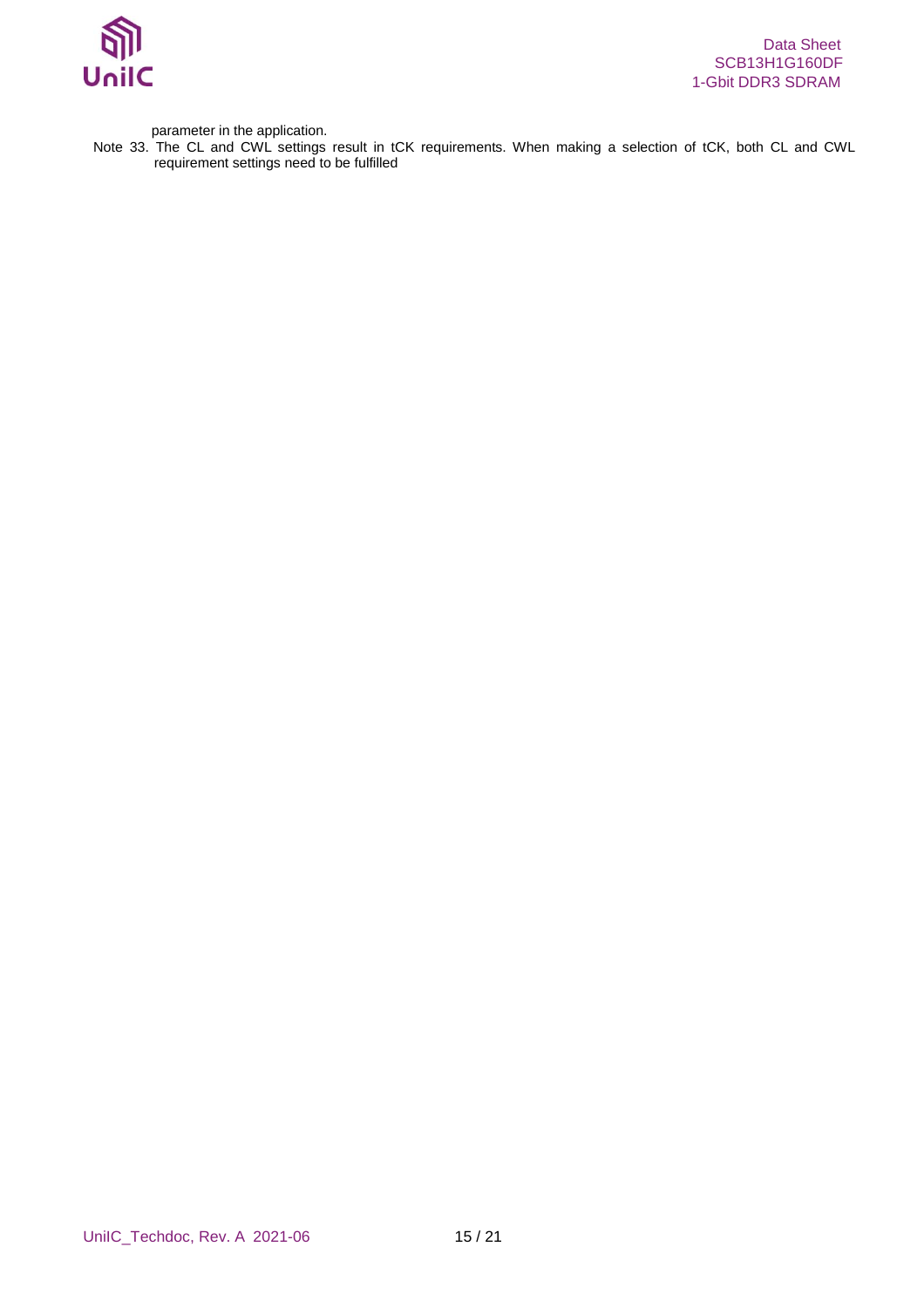## <span id="page-15-0"></span>7 Reference Load for AC Timing and Output Slew **Rate**

The following figure represents the effective reference load of 25 ohms used in defining the relevant AC timing parameters of the device as well as output slew rate measurements.

It is not intended as a precise representation of any particular system environment or a depiction of the actual load presented by a production tester. System designers should use IBIS or other simulation tools to correlate the timing reference load to a system environment. Manufacturers correlate to their production test conditions, generally one or more coaxial transmission lines terminated at the tester electronics.

#### <span id="page-15-1"></span>**Figure 2 - Reference Load for AC Timings and Output Slew Rates**

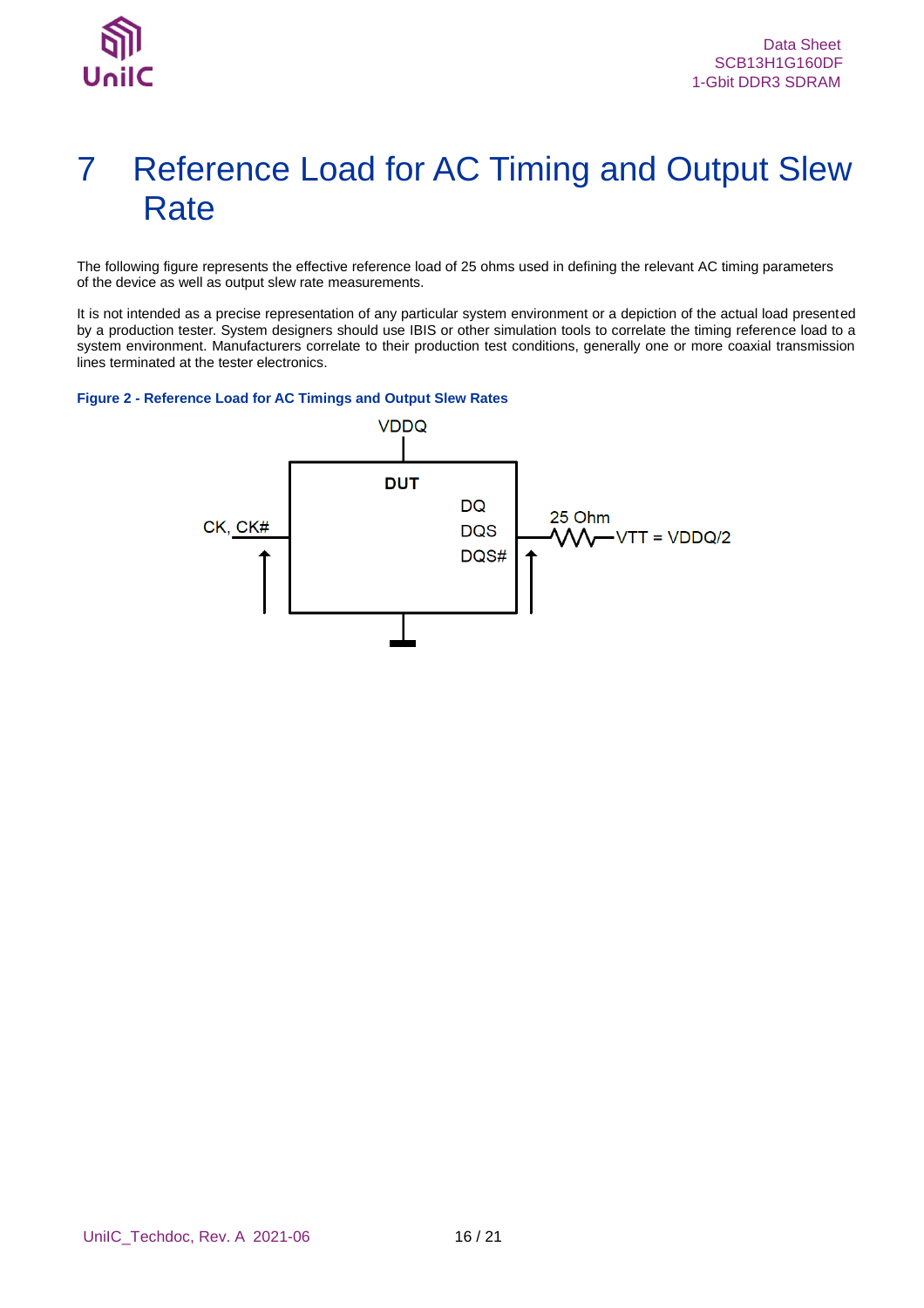

## <span id="page-16-0"></span>8 Package Outlines

**[Figure 3](#page-16-1)** reflects the current status of the outline dimensions of the DDR3 packages for 1Gbit component x16 configuration.

<span id="page-16-1"></span>**Figure 3 - 96-Ball FBGA Package 7.5x13x1.0 mm (max) Outline Drawing Information**



|                | ршенэюн шиген |            |       | PHILOISIVII III IIIII |            |       |
|----------------|---------------|------------|-------|-----------------------|------------|-------|
| Symbol         | Min           | <b>Nom</b> | Max   | Min                   | <b>Nom</b> | Max   |
| A              | --            | --         | 0.039 | --                    | --         | 1.00  |
| A <sub>1</sub> | 0.010         | --         | 0.016 | 0.25                  | --         | 0.40  |
| A <sub>2</sub> | --            | --         | 0.008 | --                    | --         | 0.20  |
| D              | 0.291         | 0.295      | 0.299 | 7.40                  | 7.50       | 7.60  |
| Е              | 0.508         | 0.512      | 0.516 | 12.90                 | 13.00      | 13.10 |
| D <sub>1</sub> |               | 0.252      |       |                       | 6.40       | --    |
| E <sub>1</sub> | --            | 0.472      | --    | --                    | 12.00      | --    |
| F              | --            | 0.126      | --    | --                    | 3.20       | --    |
| e              | --            | 0.031      |       |                       | 0.80       | --    |
| b              | 0.016         | 0.018      | 0.020 | 0.40                  | 0.45       | 0.50  |
| D <sub>2</sub> |               |            | 0.081 |                       |            | 2.05  |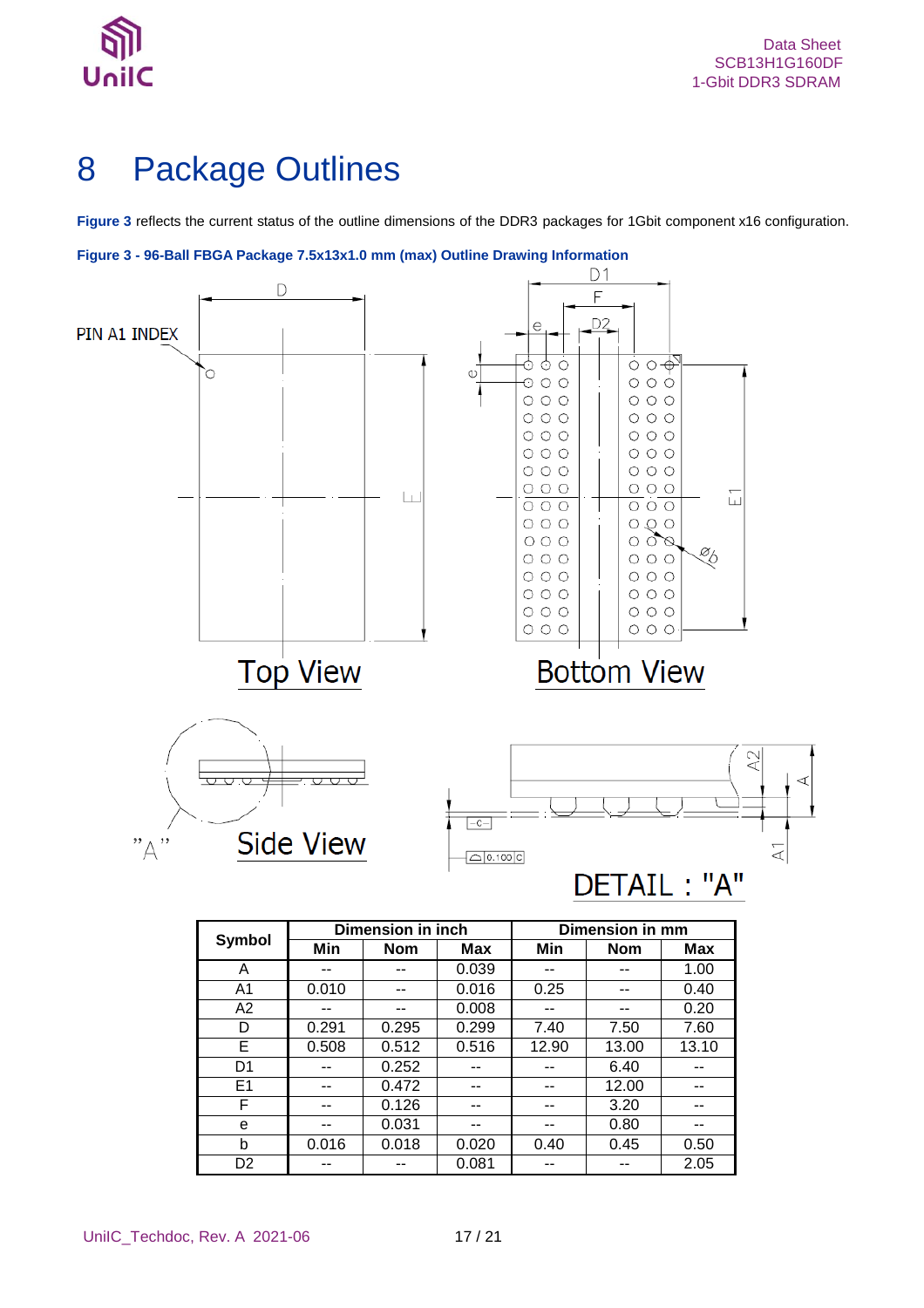

# <span id="page-17-0"></span>9 Product Type Nomenclature

For reference the UniIC SDRAM component nomenclature is enclosed in this chapter

### <span id="page-17-1"></span>**Table 5 - DDR3 Memory Components**

| <b>Field</b>   | <b>Description</b>            | <b>Values</b>            | <b>Coding</b>                        |
|----------------|-------------------------------|--------------------------|--------------------------------------|
| 1              | <b>UniIC Component Prefix</b> | <b>SCB</b>               | UnilC                                |
| 2              | Voltage                       | 13                       | VDD, VDDQ=1.35V (1.283V ~ 1.45V)     |
| 3              | <b>DRAM Technology</b>        | H                        | DDR <sub>3</sub>                     |
| $\overline{4}$ | Density                       | 1G                       | 1 Gbit                               |
| 5              | Number of I/Os                | 16                       | X16                                  |
| 6              | <b>Product Variant</b>        | 0.9                      | $\overline{\phantom{0}}$             |
|                |                               | A                        | First                                |
|                |                               | B                        | Second                               |
| $\overline{7}$ | Die Revision                  | $\mathbf C$              | <b>Third</b>                         |
|                |                               | D                        | Fourth                               |
| 8              | Package,                      | F                        | <b>FBGA</b>                          |
|                |                               | $\overline{\phantom{0}}$ | Standard power product               |
| 9              | Power                         | L                        | Low power product                    |
|                |                               | 15H                      | $CL-Trcd-Trp = 9-9-9$                |
| 10             | Speed Grade                   | 13K                      | CL-Trcd-Trp =11-11-11                |
|                |                               | 11M                      | CL-Trcd-Trp =13-13-13                |
|                |                               | <b>Blank</b>             | Commercial Temperature Range: 0~95°C |
| 11             | <b>Temperature Range</b>      | $\mathsf{I}$             | Industiral Temperature:-40~95°C      |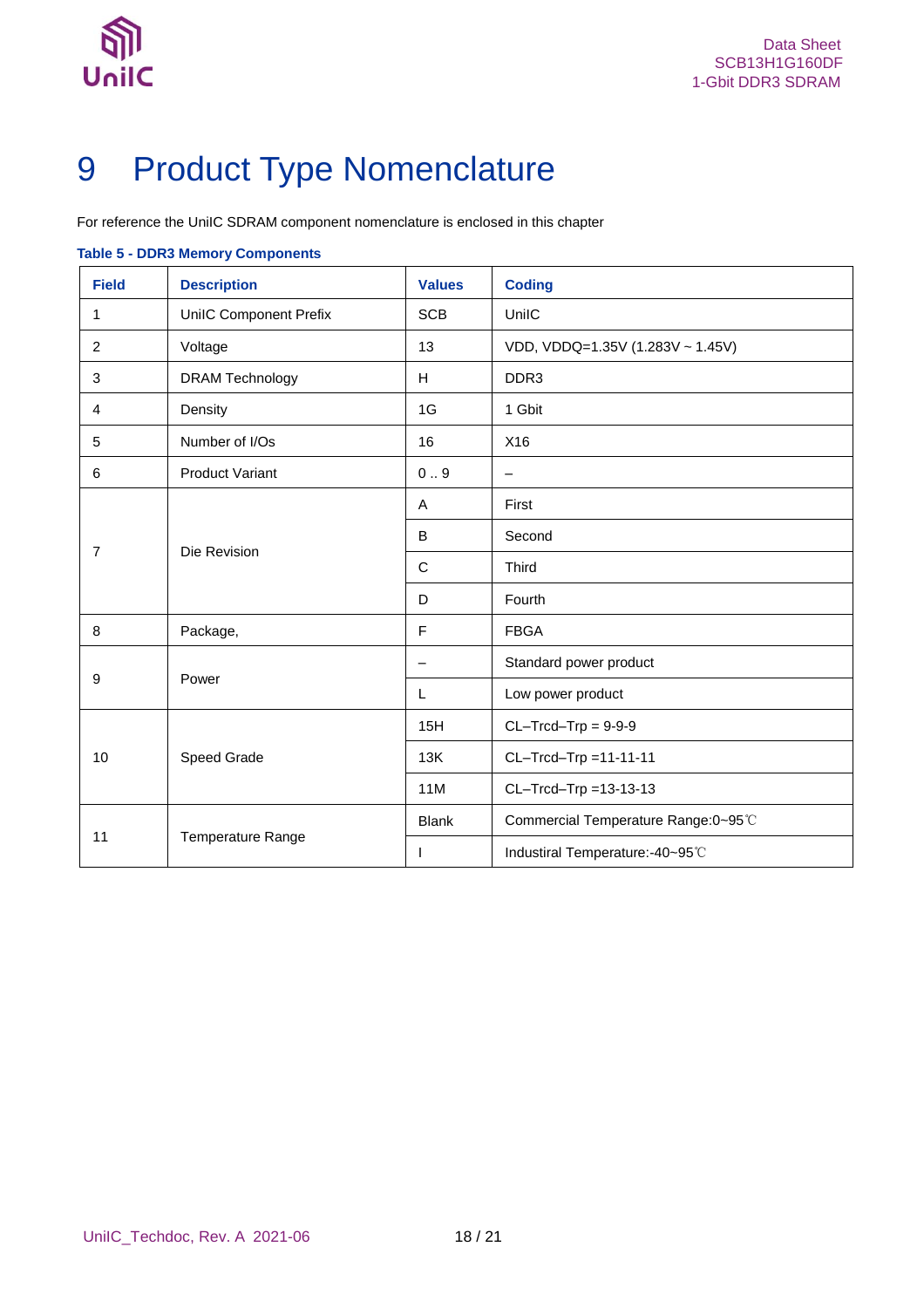

# <span id="page-18-0"></span>List of Figures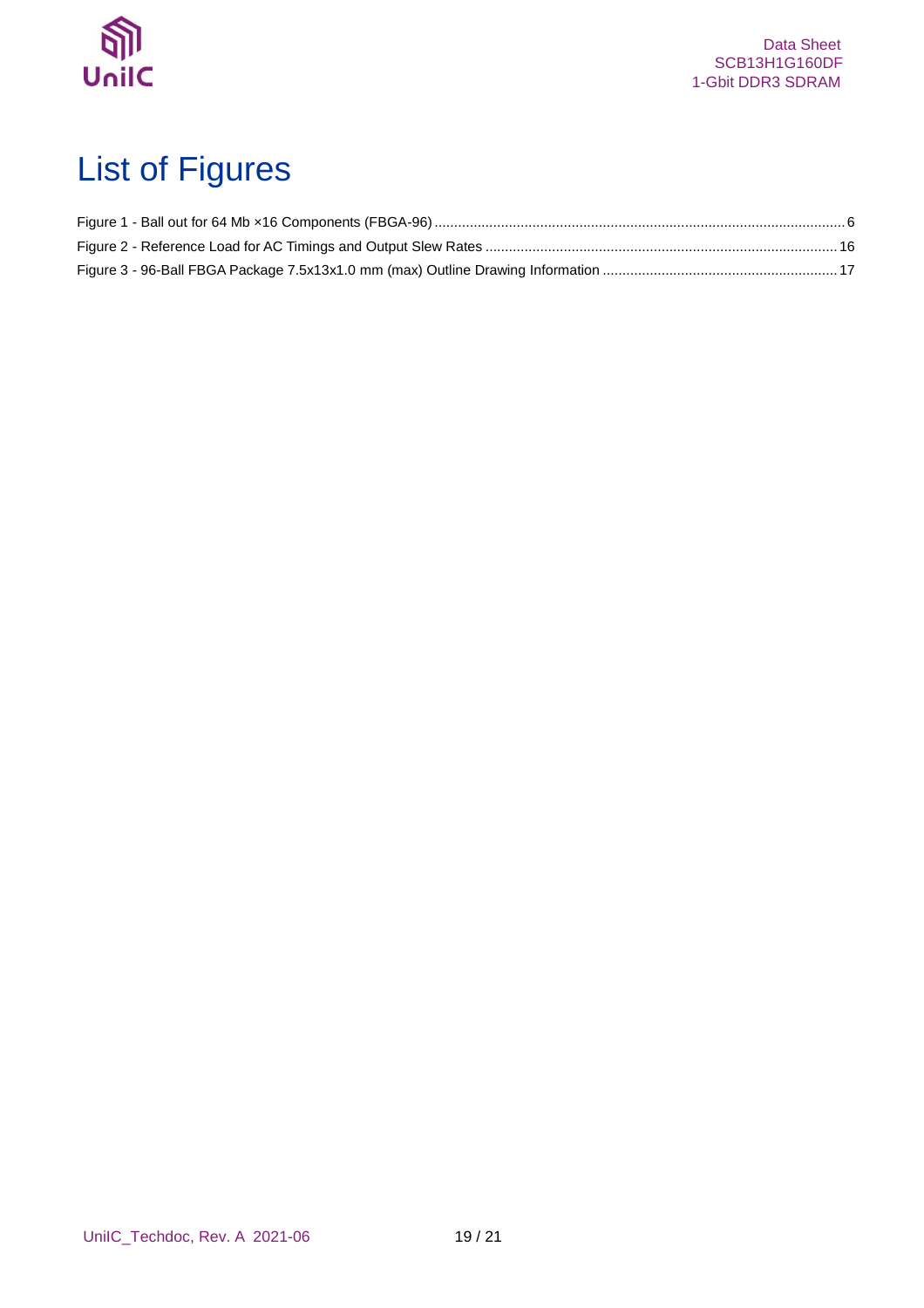

## <span id="page-19-0"></span>List of Tables

| Table 4 - Electrical Characteristics and Recommended A.C. Operating Conditions ( $V_{DD}$ =1.35V, T <sub>OPER</sub> =0~85°C)  11 |  |
|----------------------------------------------------------------------------------------------------------------------------------|--|
|                                                                                                                                  |  |